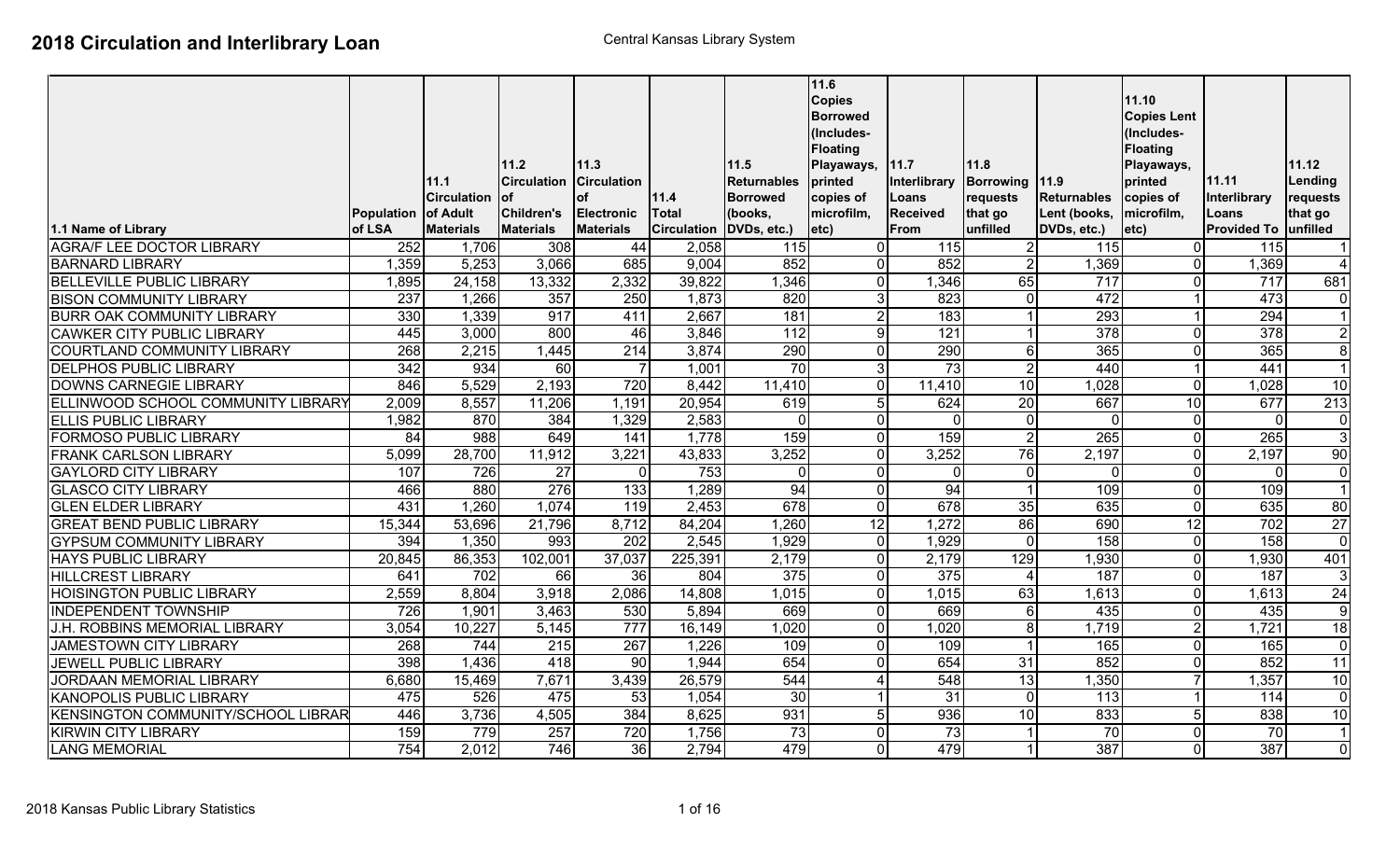| 1.1 Name of Library                | Population<br>of LSA | 11.1<br><b>Circulation</b><br>of Adult<br><b>Materials</b> | 111.2<br><b>Circulation</b><br>lof<br>Children's<br><b>Materials</b> | 11.3<br><b>Circulation</b><br><b>of</b><br><b>Electronic</b><br><b>Materials</b> | 11.4<br>Total<br><b>Circulation</b> | 11.5<br><b>Returnables</b><br><b>Borrowed</b><br>(books,<br>DVDs, etc.) | 11.6<br><b>Copies</b><br><b>Borrowed</b><br>(Includes-<br><b>Floating</b><br>Playaways,<br>printed<br>copies of<br>microfilm,<br>$ etc\rangle$ | 11.7<br>Interlibrary<br>Loans<br><b>Received</b><br>From | 11.8<br>Borrowing   11.9<br>requests<br>that go<br>unfilled | <b>Returnables</b><br>Lent (books,<br>DVDs, etc.) | 11.10<br><b>Copies Lent</b><br>(Includes-<br><b>Floating</b><br>Playaways,<br>printed<br>copies of<br>microfilm,<br>$ $ etc $ $ | 11.11<br>Interlibrary<br>Loans<br><b>Provided To</b> | 11.12<br>Lending<br>requests<br>that go<br>unfilled |
|------------------------------------|----------------------|------------------------------------------------------------|----------------------------------------------------------------------|----------------------------------------------------------------------------------|-------------------------------------|-------------------------------------------------------------------------|------------------------------------------------------------------------------------------------------------------------------------------------|----------------------------------------------------------|-------------------------------------------------------------|---------------------------------------------------|---------------------------------------------------------------------------------------------------------------------------------|------------------------------------------------------|-----------------------------------------------------|
| <b>LEBANON COMMUNITY</b>           | $\overline{202}$     | 1,035                                                      | 366                                                                  | $\overline{0}$                                                                   | 1,401                               | 289                                                                     |                                                                                                                                                | 289                                                      | $\overline{0}$                                              | 310                                               | $\overline{0}$                                                                                                                  | 310                                                  | 3                                                   |
| <b>LINCOLN CARNEGIE LIBRARY</b>    | 1,209                | 9,874                                                      | 8,897                                                                | 1,334                                                                            | 20,105                              | 3,845                                                                   |                                                                                                                                                | 3,845                                                    | 41                                                          | 1,462                                             | $\overline{\mathsf{I}}$                                                                                                         | 1,462                                                | $\overline{36}$                                     |
| <b>LOGAN PUBLIC LIBRARY</b>        | 547                  | 1,836                                                      | 714                                                                  | 532                                                                              | 3,082                               | 441                                                                     |                                                                                                                                                | 441                                                      | 3 <sup>l</sup>                                              | 236                                               | $\overline{0}$                                                                                                                  | 236                                                  | 3                                                   |
| LONG ISLAND COMMUNITY LIBRARY      | 124                  | 558                                                        | 386                                                                  | 220                                                                              | 1,164                               | 214                                                                     |                                                                                                                                                | 214                                                      | $\overline{4}$                                              | 77                                                |                                                                                                                                 | $\overline{78}$                                      | $\overline{4}$                                      |
| <b>LUCAS PUBLIC LIBRARY</b>        | 395                  | 2,426                                                      | 1,157                                                                | $\overline{210}$                                                                 | 3,793                               | 939                                                                     |                                                                                                                                                | 939                                                      | 242                                                         | 580                                               | $\overline{0}$                                                                                                                  | 580                                                  | $\overline{56}$                                     |
| <b>LURAY CITY LIBRARY</b>          | 185                  | 1,443                                                      | 151                                                                  | 29                                                                               | 1,623                               | $\overline{118}$                                                        |                                                                                                                                                | $\overline{118}$                                         |                                                             | 302                                               | $\overline{0}$                                                                                                                  | 302                                                  | $\overline{0}$                                      |
| <b>MANKATO CITY LIBRARY</b>        | 808                  | 4,240                                                      | 1,231                                                                | 715                                                                              | 6,186                               | 1,682                                                                   |                                                                                                                                                | 1,682                                                    | 111                                                         | 818                                               | $\overline{2}$                                                                                                                  | 820                                                  | 51                                                  |
| <b>MCCRACKEN PUBLIC LIBRARY</b>    | 251                  | 1,625                                                      | 350                                                                  | 280                                                                              | 2,255                               | 75                                                                      |                                                                                                                                                | 75                                                       | $\mathbf{3}$                                                | 83                                                | $\overline{0}$                                                                                                                  | 83                                                   | $\overline{3}$                                      |
| <b>MINNEAPOLIS PUBLIC</b>          | 960,                 | 8,866                                                      | 7,855                                                                | 1,102                                                                            | 17,823                              | 1,561                                                                   | 12                                                                                                                                             | 1,573                                                    | 10                                                          | ,436                                              | $\overline{2}$                                                                                                                  | 1,438                                                | $\overline{5}$                                      |
| <b>OSBORNE PUBLIC LIBRARY</b>      | 1,339                | 9,536                                                      | 12,213                                                               | 2,633                                                                            | 24,382                              | 1,401                                                                   |                                                                                                                                                | 1,401                                                    | 16                                                          | 1,465                                             | $\overline{0}$                                                                                                                  | 1,465                                                | 29                                                  |
| <b>OTIS COMMUNITY LIBRARY</b>      | 265                  | 1,432                                                      | 668                                                                  | 241                                                                              | 2,341                               | 692                                                                     |                                                                                                                                                | 692                                                      | 464                                                         | 534                                               | $\overline{0}$                                                                                                                  | 534                                                  | $\overline{11}$                                     |
| <b>PALCO PUBLIC LIBRARY</b>        | 275                  | 300                                                        | 143                                                                  | 307                                                                              | 750                                 | 60                                                                      |                                                                                                                                                | 60                                                       | 9                                                           | 57                                                | $\overline{0}$                                                                                                                  | 57                                                   | 10                                                  |
| <b>PHILLIPSBURG CITY LIBRARY</b>   | 2,512                | 12,023                                                     | 5,971                                                                | 1,097                                                                            | 19,091                              | 2,223                                                                   |                                                                                                                                                | 2,223                                                    | 70                                                          | 1,391                                             | $\overline{0}$                                                                                                                  | 1,391                                                | $\overline{148}$                                    |
| PLAINVILLE MEMORIAL LIBRARY        | 1,840                | 8,762                                                      | 6,822                                                                | 3,411                                                                            | 18,995                              | 1,115                                                                   | 25                                                                                                                                             | 1,140                                                    | 9                                                           | 1,428                                             | 24                                                                                                                              | 1,452                                                | $\overline{26}$                                     |
| <b>PORT LIBRARY</b>                | 3,710                | 17,173                                                     | 7,151                                                                | 1,388                                                                            | 25,712                              | 660                                                                     |                                                                                                                                                | 660                                                      | $\overline{9}$                                              | 352                                               | $\overline{0}$                                                                                                                  | 352                                                  | 224                                                 |
| <b>RAE HOBSON MEMORIAL LIBRARY</b> | 108                  | 528                                                        | 108                                                                  | $\mathbf{0}$                                                                     | 636                                 | 192                                                                     |                                                                                                                                                | 192                                                      | 16                                                          | 337                                               | $\overline{0}$                                                                                                                  | 337                                                  | 64                                                  |
| <b>RANDALL PUBLIC LIBRARY</b>      | 62                   | 337                                                        | 255                                                                  |                                                                                  | 593                                 |                                                                         |                                                                                                                                                |                                                          | $\overline{0}$                                              | 311                                               | $\mathbf 0$                                                                                                                     | 311                                                  | $\overline{3}$                                      |
| RANDOLPH-DECKER PUB. LIB.          | 671                  | 3,418                                                      | 620                                                                  | 219                                                                              | 4,257                               | 474                                                                     |                                                                                                                                                | 474                                                      | $\overline{4}$                                              | 246                                               | $\overline{0}$                                                                                                                  | 246                                                  | $\overline{3}$                                      |
| <b>RUSSELL PUBLIC LIBRARY</b>      | 4,463                | 14,009                                                     | 6,151                                                                | 1,870                                                                            | 22,030                              | 1,535                                                                   |                                                                                                                                                | 1,535                                                    | 25                                                          | 2,453                                             | $\overline{0}$                                                                                                                  | 2,453                                                | 183                                                 |
| SALINA PUBLIC LIBRARY              | 46,994               | 307,053                                                    | 133,353                                                              | 62,790                                                                           | 503,196                             | 2,013                                                                   |                                                                                                                                                | 2,020                                                    | 120                                                         | 2,919                                             |                                                                                                                                 | 2,920                                                | 1,108                                               |
| <b>SCANDIA CITY LIBRARY</b>        | 347                  | 1,064                                                      | 1,129                                                                | 105                                                                              | 2,298                               | 104                                                                     |                                                                                                                                                | 104                                                      | 11                                                          | 513                                               | $\overline{0}$                                                                                                                  | 513                                                  | 14                                                  |
| SMITH CENTER PUBLIC LIBRARY        | 1,610                | 10,500                                                     | 2,484                                                                | 637                                                                              | 13,621                              | 450                                                                     | 22                                                                                                                                             | 472                                                      | 14                                                          | $\overline{377}$                                  | $\overline{22}$                                                                                                                 | 399                                                  | 60                                                  |
| <b>STOCKTON</b>                    | 1,290                | 7,512                                                      | 4,742                                                                | $\overline{371}$                                                                 | 12,625                              | 829                                                                     |                                                                                                                                                | 831                                                      | $\overline{4}$                                              | 825                                               | $\overline{0}$                                                                                                                  | 825                                                  | $\overline{4}$                                      |
| <b>SUNSHINE CITY LIBRARY</b>       | 124                  | 850                                                        | 478                                                                  | 1,781                                                                            | 3,109                               | 419                                                                     |                                                                                                                                                | 419                                                      | $\overline{7}$                                              | 207                                               | $\overline{0}$                                                                                                                  | 207                                                  | $\overline{4}$                                      |
| SYLVAN GROVE PUBLIC LIBRARY        | 275                  | 5,381                                                      | 4,313                                                                | 313                                                                              | 10,007                              | 351                                                                     |                                                                                                                                                | 352                                                      | 2 <sup>1</sup>                                              | 198                                               |                                                                                                                                 | 199                                                  |                                                     |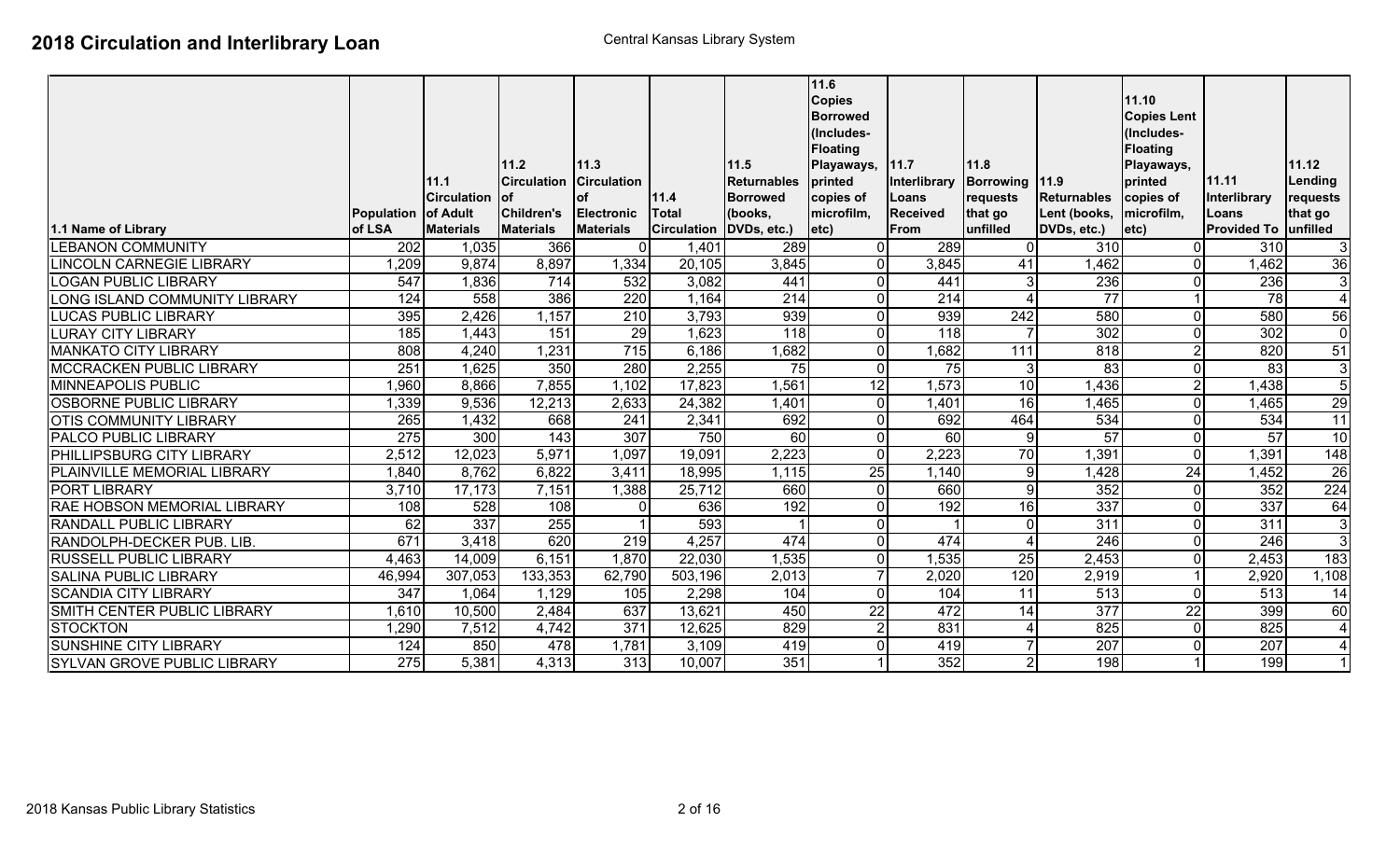|                                        |                   |                    | 11.2               | 11.3               |                    | $11.5$          | 11.6<br><b>Copies</b><br><b>Borrowed</b><br>(Includes-<br><b>Floating</b><br>Playaways, | 11.7            | 11.8             |                    | 11.10<br><b>Copies Lent</b><br>(Includes-<br><b>Floating</b><br>Playaways, |                      | 11.12            |
|----------------------------------------|-------------------|--------------------|--------------------|--------------------|--------------------|-----------------|-----------------------------------------------------------------------------------------|-----------------|------------------|--------------------|----------------------------------------------------------------------------|----------------------|------------------|
|                                        |                   | 11.1               | <b>Circulation</b> | <b>Circulation</b> |                    | Returnables     | printed                                                                                 | Interlibrary    | Borrowing 11.9   |                    | printed                                                                    | 11.11                | Lending          |
|                                        |                   | <b>Circulation</b> | lof                | <b>of</b>          | 11.4               | <b>Borrowed</b> | copies of                                                                               | Loans           | requests         | <b>Returnables</b> | copies of                                                                  | Interlibrary         | requests         |
|                                        | <b>Population</b> | of Adult           | Children's         | <b>Electronic</b>  | <b>Total</b>       | (books,         | microfilm,                                                                              | <b>Received</b> | that go          | Lent (books,       | microfilm,                                                                 | Loans                | that go          |
| 1.1 Name of Library                    | of LSA            | <b>Materials</b>   | <b>Materials</b>   | <b>Materials</b>   | <b>Circulation</b> | DVDs, etc.)     | letc)                                                                                   | From            | unfilled         | DVDs, etc.)        | etc)                                                                       | Provided To unfilled |                  |
| <b>ABILENE PUBLIC LIBRARY</b>          | 6,380             | 40,732             | 31,811             | 7,333              | 79,876             | 1,676           | $\mathcal{E}$                                                                           | 1,679           | 30               | 1,497              |                                                                            | 1,504                | 119              |
| <b>AMERICUS TOWNSHIP LIBRARY</b>       | 1,780             | 4,549              | 3,148              | 224                | 7,921              | 173             | $\overline{0}$                                                                          | 173             | 142              | 194                | U                                                                          | 194                  | 49               |
| <b>AXTELL PUBLIC LIBRARY</b>           | 402               | 669                | 592                | 163                | 1,424              | 16              | $\Omega$                                                                                | 16              |                  | $\overline{0}$     | <sup>0</sup>                                                               | $\mathbf 0$          | $\mathbf 0$      |
| <b>BEATTIE PUBLIC LIBRARY</b>          | 189               | 619                | 64                 | $\mathbf 0$        | 683                | $\overline{0}$  | $\Omega$                                                                                | $\mathbf 0$     | $\overline{0}$   | $\overline{0}$     | 0                                                                          | $\Omega$             | $\mathbf 0$      |
| <b>BLUE RAPIDS PUBLIC LIBRARY</b>      | 966               | 2,432              | 1,754              | $\mathbf 0$        | 4,186              | 457             | $\Omega$                                                                                | 457             | 15               | $\overline{378}$   | 0                                                                          | 378                  | 149              |
| <b>BURNS PUBLIC LIBRARY</b>            | 204               | 707                | 1,813              | 773                | 3,293              | $\overline{22}$ | $\Omega$                                                                                | $\overline{22}$ |                  | 0l                 | <sup>0</sup>                                                               | $\mathbf 0$          | $\mathbf 0$      |
| <b>CHAPMAN PUBLIC LIBRARY</b>          | 1,370             | 8,228              | 651                | 166                | 9,045              | 361             | $\overline{0}$                                                                          | 361             | 33               | $\overline{125}$   | <sup>0</sup>                                                               | 125                  | 64               |
| <b>CLAY CENTER CARNEGIE LIBRARY</b>    | 3,980             | 24,320             | 25,978             | 2,252              | 52,550             | 648             | $\Omega$                                                                                | 648             | 128              | 649                | $\overline{2}$<br>$\Omega$                                                 | 651                  | 58               |
| <b>CLIFTON PUBLIC LIBRARY</b>          | $\overline{515}$  | 998                | 1,118              | 965                | 3,081              | 43              | $\Omega$                                                                                | 43              | 60               | 26                 |                                                                            | 26                   | $\overline{143}$ |
| <b>BURNLEY MEMORIAL/Falls Township</b> | 1,087             | 1,800              | 500                | 646                | 2,946              | $\Omega$        | $\overline{0}$                                                                          | $\mathbf{0}$    | $\Omega$         | $\Omega$           | $\Omega$                                                                   | $\overline{0}$       | 200              |
| <b>COUNCIL GROVE PUBLIC LIBRARY</b>    | 2,051             | 18,501             | 7,627              | 1,237              | 27,365             | 1,411           | $\overline{0}$                                                                          | 1,411           | 445              | 927                |                                                                            | 928                  | 202              |
| DOROTHY BRAMLAGE PUBLIC LIBRARY        | 33,855            | 98,447             | 42,390             | 8,633              | 149,470            | 1,702           | ΩI                                                                                      | 1,702           | $\overline{202}$ | 1,476              | <sup>0</sup>                                                               | 1,476                | 298              |
| <b>DWIGHT PUBLIC LIBRARY</b>           | $\overline{252}$  | 785                | $\overline{72}$    |                    | 858                |                 | $\Omega$                                                                                | 2               | $\Omega$         | 01                 | 0                                                                          | $\mathbf 0$          | $\mathbf 0$      |
| <b>ELM CREEK TOWNSHIP LIBRARY</b>      | 281               | 443                | $\overline{200}$   | 634                | 1,277              | 29              | $\Omega$                                                                                | $\overline{29}$ | $\Omega$         | $\Omega$           | <sup>0</sup>                                                               | $\Omega$             | $\overline{0}$   |
| <b>EMPORIA PUBLIC LIBRARY</b>          | 29,529            | 80,707             | 56,550             | 15,766             | 153,023            | 3,290           | $\overline{2}$                                                                          | 3,292           | 310              | 2,014              | 5 <sub>l</sub>                                                             | 2,019                | 1,119            |
| <b>ENTERPRISE PUBLIC LIBRARY</b>       | 804               | 416                | 1,578              | $\overline{0}$     | 1,994              |                 | $\overline{0}$                                                                          | 2               | 5 <sub>l</sub>   | 0l                 | 0                                                                          | $\mathbf 0$          | 75               |
| <b>FLORENCE PUBLIC LIBRARY</b>         | 440               | 1,773              | 325                | $\overline{201}$   | 2,299              | 2,097           | 364                                                                                     | 2,461           | $\overline{0}$   | $\overline{2}$     | $\Omega$                                                                   | $\overline{2}$       | $\overline{0}$   |
| <b>FRANKFORT CITY LIBRARY</b>          | 694               | 5,489              | 4,968              | 270                | 10,727             | 765             | 56                                                                                      | 821             | $\overline{2}$   | 734                | 17                                                                         | 751                  | $\overline{4}$   |
| <b>GOESSEL PUBLIC LIBRARY</b>          | 503               | 2,635              | 7,077              | 466                | 10,178             | 59              | $\Omega$                                                                                | 59              | $\Omega$         | 10                 | $\Omega$                                                                   | $\overline{10}$      | $\mathbf 0$      |
| <b>HANOVER PUBLIC</b>                  | 664               | 3,989              | 3,859              | 1,066              | 8,914              | 414             | $\Omega$                                                                                | 414             | 369              | 321                | $\Omega$                                                                   | 321                  | 62               |
| HARTFORD/ELMENDARO TOWNSHIP            | 932               | 13,600             | 5,100              | 89                 | 18,789             | 500             | $-1$                                                                                    | 499             | $-1$             | 300                | U                                                                          | 300                  | $\overline{20}$  |
| <b>HERINGTON PUBLIC LIBRARY</b>        | 2,332             | 9,195              | 4,258              | 927                | 14,380             | 769             | $\Omega$                                                                                | 769             | 49               | 619                | <sup>0</sup>                                                               | 619                  | 327              |
| <b>HILLSBORO PUBLIC LIBRARY</b>        | 2,850             | 19,209             | 28,178             | 1,986              | 49,373             | 493             | $5 \,$                                                                                  | 498             | 176              | 727                | <sup>0</sup>                                                               | $\overline{727}$     | 95               |
| <b>HOPE COMMUNITY LIBRARY</b>          | 338               | 705                | 516                | $\overline{112}$   | 1,333              | 62              | ΩI                                                                                      | 62              | $\Omega$         | 25                 | 0                                                                          | $\overline{25}$      | $\overline{28}$  |
| LEONARDVILLE CITY LIBRARY              | 437               | 447                | 171                | 33                 | 651                | $\overline{3}$  | $\Omega$                                                                                | دی              | $\overline{0}$   | 27                 | <sup>0</sup>                                                               | $\overline{27}$      | $\overline{0}$   |
| LYON COUNTY LIBRARY DIST. #1           | 1,151             | 1,240              | 849                | $\overline{205}$   | 2,294              | 33              | $\overline{2}$                                                                          | 35              | $\overline{0}$   | 56                 | <sup>0</sup>                                                               | 56                   | $\overline{0}$   |
| <b>MANHATTAN PUBLIC LIBRARY</b>        | 54,832            | 345,697            | 374,379            | 65,353             | 785,429            | 4,214           | $\overline{2}$                                                                          | 4,216           | 309              | 3,169              |                                                                            | 3,170                | 199              |
| <b>MARION CITY LIBRARY</b>             | 1,801             | 17,287             | 13,423             | 1,619              | 32,329             | 164             | $\overline{2}$                                                                          | 166             | 10               | $\frac{145}{ }$    | <sup>0</sup>                                                               | 145                  | 48               |
| <b>MARYSVILLE PUBLIC LIBRARY</b>       | 3,271             | 19,452             | 23,351             | 3,295              | 46,098             | 1,769           | $\Omega$                                                                                | 1,769           | 15               | 906                | $\Omega$                                                                   | 906                  | 60               |
| PEABODY TOWNSHIP LIBRARY               | 1,312             | 1,530              | $\overline{353}$   | 469                | 2,352              | 136             | $\overline{0}$                                                                          | 136             | 146              | 51                 | <sup>0</sup>                                                               | $\overline{51}$      | $\overline{32}$  |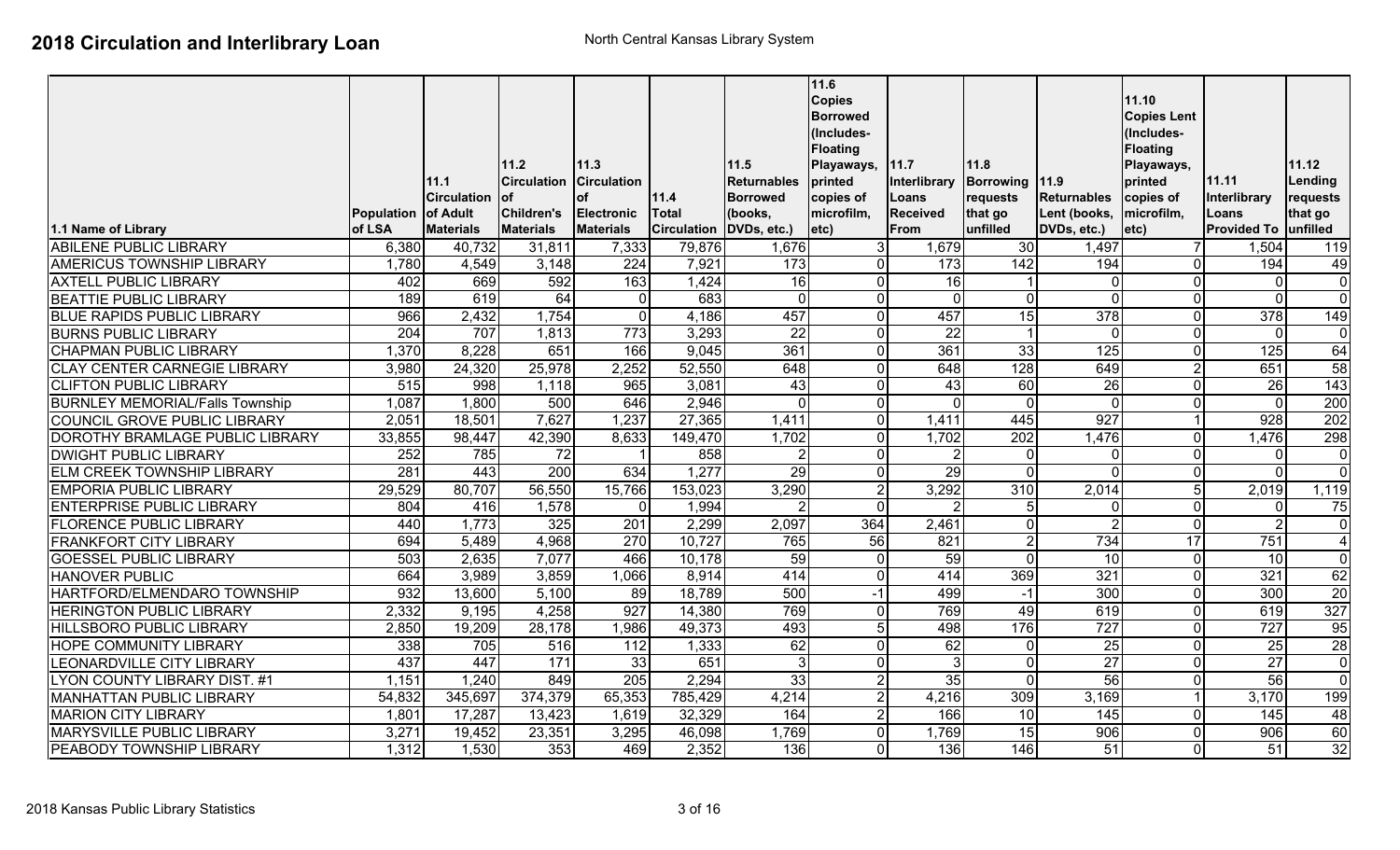|                                          |                                      |                       |                                |                                       |                                    |                        | 11.6<br><b>Copies</b><br><b>Borrowed</b> |                         |                            |                                        | 11.10<br><b>Copies Lent</b> |                                       |              |
|------------------------------------------|--------------------------------------|-----------------------|--------------------------------|---------------------------------------|------------------------------------|------------------------|------------------------------------------|-------------------------|----------------------------|----------------------------------------|-----------------------------|---------------------------------------|--------------|
|                                          |                                      |                       |                                |                                       |                                    |                        | (Includes-                               |                         |                            |                                        | (Includes-                  |                                       |              |
|                                          |                                      |                       | 111.2                          | 11.3                                  |                                    | 11.5                   | <b>Floating</b><br> Playaways,           | 11.7                    | 111.8                      |                                        | Floating<br>Playaways,      |                                       | 11.12        |
|                                          |                                      | 11.1                  |                                | Circulation Circulation               |                                    | <b>Returnables</b>     | <b>printed</b>                           | Interlibrary            | Borrowing 11.9             |                                        | printed                     | 11.11                                 | Lending      |
|                                          |                                      | <b>Circulation of</b> |                                | <b>of</b>                             | 11.4                               | <b>Borrowed</b>        | copies of                                | Loans                   | requests                   | Returnables                            | copies of                   | <b>Interlibrary</b>                   | requests     |
| 1.1 Name of Library                      | <b>Population of Adult</b><br>of LSA | <b>Materials</b>      | Children's<br><b>Materials</b> | <b>Electronic</b><br><b>Materials</b> | <b>Total</b><br><b>Circulation</b> | (books,<br>DVDs, etc.) | microfilm,<br>$ $ etc $\rangle$          | Received<br><b>From</b> | that go<br><b>unfilled</b> | Lent (books, microfilm,<br>DVDs, etc.) | letc)                       | Loans<br><b>Provided To  unfilled</b> | that go      |
| <b>POTTAWATOMIE WABAUNSEE REGIONAL L</b> | 26,074                               | 30,641                | 31,188                         | 5,612                                 | 67,441                             | 2,386                  |                                          | 2,386                   | 43 <sub>l</sub>            | 1,872                                  |                             | 1,872                                 | 333          |
| <b>RILEY CITY LIBRARY</b>                | 950                                  | 790                   | 1,801                          | 102                                   | 2,693                              | 86                     |                                          | 86                      |                            |                                        |                             | 11                                    | $\mathbf 0$  |
| <b>SOLOMON PUBLIC LIBRARY</b>            | 1,028                                | 1,506                 | 1,423                          | 252                                   | 3,181                              | 44                     |                                          | 44                      |                            | 18 <sup>l</sup>                        |                             | 18                                    | $\mathbf{0}$ |
| <b>VERMILLION PUBLIC LIBRARY</b>         | 102 <sub>1</sub>                     | 662                   | 774                            |                                       | 1,436                              | 1,244                  |                                          | 1,244                   |                            |                                        |                             |                                       | 0            |
| <b>WAKEFIELD PUBLIC LIBRARY</b>          | 925                                  | 3,742                 | 1,324                          |                                       | 5,067                              | 112                    |                                          | 112                     |                            | 112                                    |                             | 112                                   | 20           |
| <b>WAMEGO PUBLIC LIBRARY</b>             | 4,703                                | 22,668                | 29,309                         | 5,151                                 | 57,128                             | 2,090                  |                                          | 2,090                   | 1,627                      | 1,094                                  |                             | 1,094                                 | 312          |
| <b>WASHINGTON PUBLIC LIBRARY</b>         | 1,073                                | 5,416                 | 2,880                          | 2,039                                 | 10,335                             | 235                    |                                          | 235                     | 8                          | 207                                    |                             | 207                                   | 75           |
| <b>IWATERVILLE PUBLIC LIBRARY</b>        | 641                                  | 3,011                 | ,868                           | 174                                   | 5,053                              | 152                    |                                          | 152                     | 57                         | 225                                    |                             | 225                                   | 97           |
| <b>IWHITE CITY PUBLIC LIBRARY</b>        | 562                                  | 2,650                 | 620                            | 29                                    | 3,299                              | 45                     |                                          | 45                      |                            | $\Omega$                               |                             |                                       | $\mathbf{0}$ |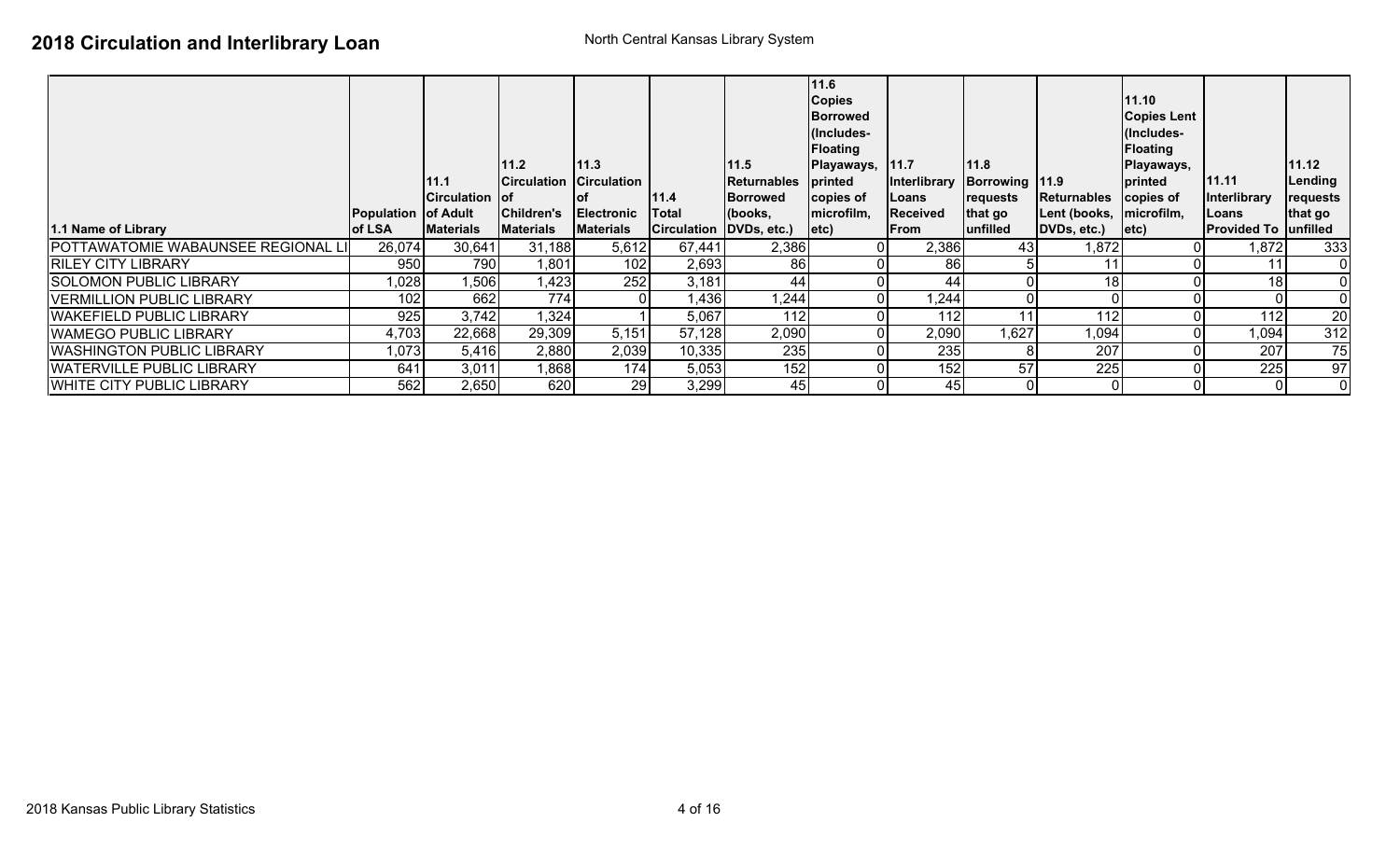|                                       |                             |                              | 11.2                                  | 11.3                           |                                           | 11.5               | 11.6<br><b>Copies</b><br><b>Borrowed</b><br>(Includes-<br><b>Floating</b><br>Playaways, | 11.7                           | 11.8                |                             | 11.10<br><b>Copies Lent</b><br>(Includes-<br><b>Floating</b><br>Playaways, |                               | 11.12           |
|---------------------------------------|-----------------------------|------------------------------|---------------------------------------|--------------------------------|-------------------------------------------|--------------------|-----------------------------------------------------------------------------------------|--------------------------------|---------------------|-----------------------------|----------------------------------------------------------------------------|-------------------------------|-----------------|
|                                       |                             | 11.1                         | <b>Circulation</b>                    | <b>Circulation</b>             |                                           | <b>Returnables</b> | printed                                                                                 | Interlibrary                   | Borrowing 11.9      |                             | printed                                                                    | 11.11                         | Lending         |
|                                       |                             | <b>ICirculation</b>          | lof                                   | οf                             | 11.4                                      | <b>Borrowed</b>    | copies of                                                                               | Loans                          | requests            | <b>Returnables</b>          | copies of                                                                  | Interlibrary                  | requests        |
| 1.1 Name of Library                   | <b>Population</b><br>of LSA | of Adult<br><b>Materials</b> | <b>Children's</b><br><b>Materials</b> | Electronic<br><b>Materials</b> | <b>Total</b><br>Circulation   DVDs, etc.) | (books,            | microfilm,<br>$ $ etc $)$                                                               | <b>Received</b><br><b>From</b> | that go<br>unfilled | Lent (books,<br>DVDs, etc.) | microfilm,<br>etc)                                                         | Loans<br>Provided To unfilled | that go         |
| <b>ATCHISON LIBRARY</b>               | 10,636                      | 50,872                       | 39,629                                | 4,152                          | 94,653                                    | 14,823             | 31                                                                                      | 14,826                         | 16                  | 13,568                      | $\Omega$                                                                   | 13,568                        | 22              |
| <b>BALDWIN CITY LIBRARY</b>           | 4,644                       | 23,427                       | 17,029                                | 2,697                          | 43,153                                    | 5,485              |                                                                                         | 5,487                          | 85                  | 4,132                       | 0                                                                          | 4,132                         | 65              |
| <b>BARNES READING ROOM</b>            | 493                         | 1,971                        | 1,633                                 | 172                            | 3,776                                     | 722                | $\Omega$                                                                                | 722                            | $\overline{0}$      | 1,103                       | 0                                                                          | 1,103                         | $\mathbf 0$     |
| BASEHOR COMMUNITY LIBRARY, DIST #2, L | 11,060                      | 84,168                       | 84,975                                | 7,395                          | 176,538                                   | 14,473             | 12                                                                                      | 14,485                         | 15                  | 12,739                      | 3                                                                          | 12,742                        | $\overline{4}$  |
| <b>BECK-BOOKMAN LIBRARY</b>           | 3,266                       | 29,587                       | 16,610                                | 876                            | 47,073                                    | 5,289              | 4                                                                                       | 5,293                          | 3 <sup>l</sup>      | 3,168                       | 0                                                                          | 3,168                         | $\mathbf 0$     |
| <b>BERN COMMUNITY LIBRARY</b>         | $\overline{373}$            | 1,522                        | 1,464                                 | 91                             | 3,077                                     | 438                | $\overline{0}$                                                                          | 438                            | 8 <sup>1</sup>      | 1,189                       | $\Omega$                                                                   | 1,189                         | 11              |
| <b>BONNER SPRINGS CITY LIBRARY</b>    | 7,784                       | 54,970                       | 65,990                                | 7,818                          | 128,778                                   | 15,742             | 11                                                                                      | 15,753                         | 33                  | 17,232                      | 3                                                                          | 17,235                        | 453             |
| <b>BURLINGAME COMMUNITY LIBRARY</b>   | 883                         | 13,713                       | 2,992                                 | 462                            | 17,167                                    | 3,325              | <sup>0</sup>                                                                            | 3,325                          | 11                  | 3,031                       | 0                                                                          | 3,031                         | $\mathbf 0$     |
| <b>CARBONDALE CITY LIBRARY</b>        | 1,366                       | 6,294                        | 1,856                                 | 208                            | 8,358                                     | 2,113              | $\overline{0}$                                                                          | 2,113                          | 25                  | 1,930                       | $\Omega$                                                                   | 1,930                         | 20              |
| <b>CENTRALIA COMMUNITY LIBRARY</b>    | 514                         | 3,124                        | 1,299                                 | 145                            | 4,568                                     | 439                | $\Omega$                                                                                | 439                            | 168                 | 1,066                       | $\Omega$                                                                   | 1,066                         | 51              |
| <b>CORNING CITY LIBRARY</b>           | 163                         | 256                          | 414                                   | $\overline{12}$                | 682                                       | 37                 | $\Omega$                                                                                | $\overline{37}$                | 3                   | 530                         | U                                                                          | 530                           | $\overline{3}$  |
| <b>DELAWARE TOWNSHIP LIBRARY</b>      | 1,892                       | 5,397                        | 2,971                                 | $\overline{214}$               | 8,582                                     | 1,952              | $\Omega$                                                                                | 1,952                          | 17                  | 1,236                       | U                                                                          | 1,236                         | $\overline{20}$ |
| <b>EFFINGHAM COMMUNITY LIBRARY</b>    | 519                         | 1,590                        | 1,409                                 | $\overline{713}$               | 3,712                                     | 414                | $\overline{0}$                                                                          | 414                            | $\Omega$            | 1,279                       | U                                                                          | 1,279                         | 33              |
| <b>EUDORA PUBLIC LIBRARY</b>          | 7,686                       | 15,565                       | 21,545                                | 1,604                          | 38,714                                    | 5,787              | $\overline{0}$                                                                          | 5,787                          | 106                 | 7,284                       | $\Omega$                                                                   | 7,284                         | 199             |
| HIAWATHA/MORRILL PUBLIC LIBRARY       | 3,147                       | 29,325                       | 24,910                                | 3,427                          | 57,662                                    | 9,081              | $\overline{0}$                                                                          | 9,081                          | 17                  | 4,340                       | $\Omega$                                                                   | 4,340                         | 208             |
| <b>HORTON PUBLIC LIBRARY</b>          | 1,696                       | 5,205                        | 2,678                                 | 328                            | 8,211                                     | 810                | $\Omega$                                                                                | 810                            | $\overline{0}$      | 1,969                       | 11                                                                         | 1,980                         | $9\,$           |
| JOHNSON COUNTY LIBRARY                | 445,922                     | 3,916,337                    | 3,599,315                             | 486,687                        | 8,002,339                                 | 186,135            | $\overline{377}$                                                                        | 186,512                        | 8,428               | 201,792                     | 17                                                                         | 201,809                       | 22,761          |
| KANSAS CITY, KANSAS PUBLIC LIBRARY    | 157,504                     | 502,596                      | 292,418                               | 10,606                         | 805,620                                   | 2,280              | 0                                                                                       | 2,280                          | $\overline{273}$    | 5,240                       | $\Omega$                                                                   | 5,240                         | 4,707           |
| <b>LANSING COMMUNITY LIBRARY</b>      | 11,947                      | 23,647                       | 24,977                                | 1,016                          | 49,640                                    | 8,063              | $\Omega$                                                                                | 8,063                          | 46                  | 5,696                       | $\Omega$                                                                   | 5,696                         | 59              |
| <b>LAWRENCE PUBLIC LIBRARY</b>        | 96,892                      | 743,786                      | 371,114                               | 90,250                         | 1,205,150                                 | 5,353              | $\Omega$                                                                                | 5,353                          | 623                 | 6,674                       |                                                                            | 6,675                         | 4,900           |
| LEAVENWORTH PUBLIC LIBRARY            | 36,210                      | 92,289                       | 67,955                                | 13,834                         | 174,078                                   | 22,682             | $\Omega$                                                                                | 22,682                         | 1,100               | 17,430                      | 0                                                                          | 17,430                        | 812             |
| IBRARY DISTRICT #1, DONIPHAN COUNTY   | 7,182                       | 25,047                       | 14,766                                | 1,318                          | 41,131                                    | 15,560             | $\Omega$                                                                                | 15,560                         | 101                 | 19,428                      | 0                                                                          | 19,428                        | 177             |
| IBRARY DISTRICT #1, MIAMI COUNTY      | 9,042                       | $\overline{52,}490$          | 17,563                                | 11,526                         | $\overline{81,579}$                       | 3,048              | 5 <sup>1</sup>                                                                          | 3,053                          | 40                  | 818                         | $\Omega$                                                                   | 818                           | 150             |
| INWOOD COMMUNITY LIBRARY DISTRICT #   | 4,298                       | 9,799                        | 7,473                                 | 1,265                          | 18,537                                    | 2,804              | $\Omega$                                                                                | 2,804                          | 98                  | 4,878                       | $\Omega$                                                                   | 4,878                         | 106             |
| <b>LYNDON CARNEGIE LIBRARY</b>        | 1,476                       | 9,809                        | 5,468                                 | 247                            | 15,524                                    | 2,972              | $\Omega$                                                                                | 2,972                          | 50                  | 3,424                       | $\Omega$                                                                   | 3,424                         | 25              |
| <b>MARY COTTON PUBLIC LIBRARY</b>     | 2,569                       | 17,908                       | 32,528                                | 2,644                          | 53,080                                    | 6,174              | 40                                                                                      | 6,214                          | $\Omega$            | 6,650                       | 8                                                                          | 6,658                         | $\overline{0}$  |
| <b>MCLOUTH PUBLIC LIBRARY</b>         | 848                         | 2,691                        | 2,113                                 | 470                            | 5,274                                     | 751                | 31                                                                                      | 754                            | 25                  | 469                         | $\Omega$                                                                   | 469                           | 15              |
| MERIDEN-OZAWKIE PUBLIC LIBRARY        | 4,506                       | 21,489                       | 14,714                                | 1,146                          | 37,349                                    | 5,304              | $\Omega$                                                                                | 5,304                          | 20                  | 6,641                       | $\Omega$                                                                   | 6,641                         | 125             |
| NORTONVILLE PUBLIC LIBRARY            | $\overline{909}$            | 5,819                        | 5,221                                 | 499                            | 11,539                                    | 671                | 12                                                                                      | 683                            | 13                  | 3,529                       | $\overline{3}$                                                             | 3,532                         | $\overline{71}$ |
| <b>OLATHE PUBLIC LIBRARY</b>          | 137,472                     | 653,207                      | 728,308                               | 147,239                        | 1,528,754                                 | 183,320            | $\Omega$                                                                                | 183,320                        | 109                 | 161,505                     | $\overline{0}$                                                             | 161,505                       | 7,701           |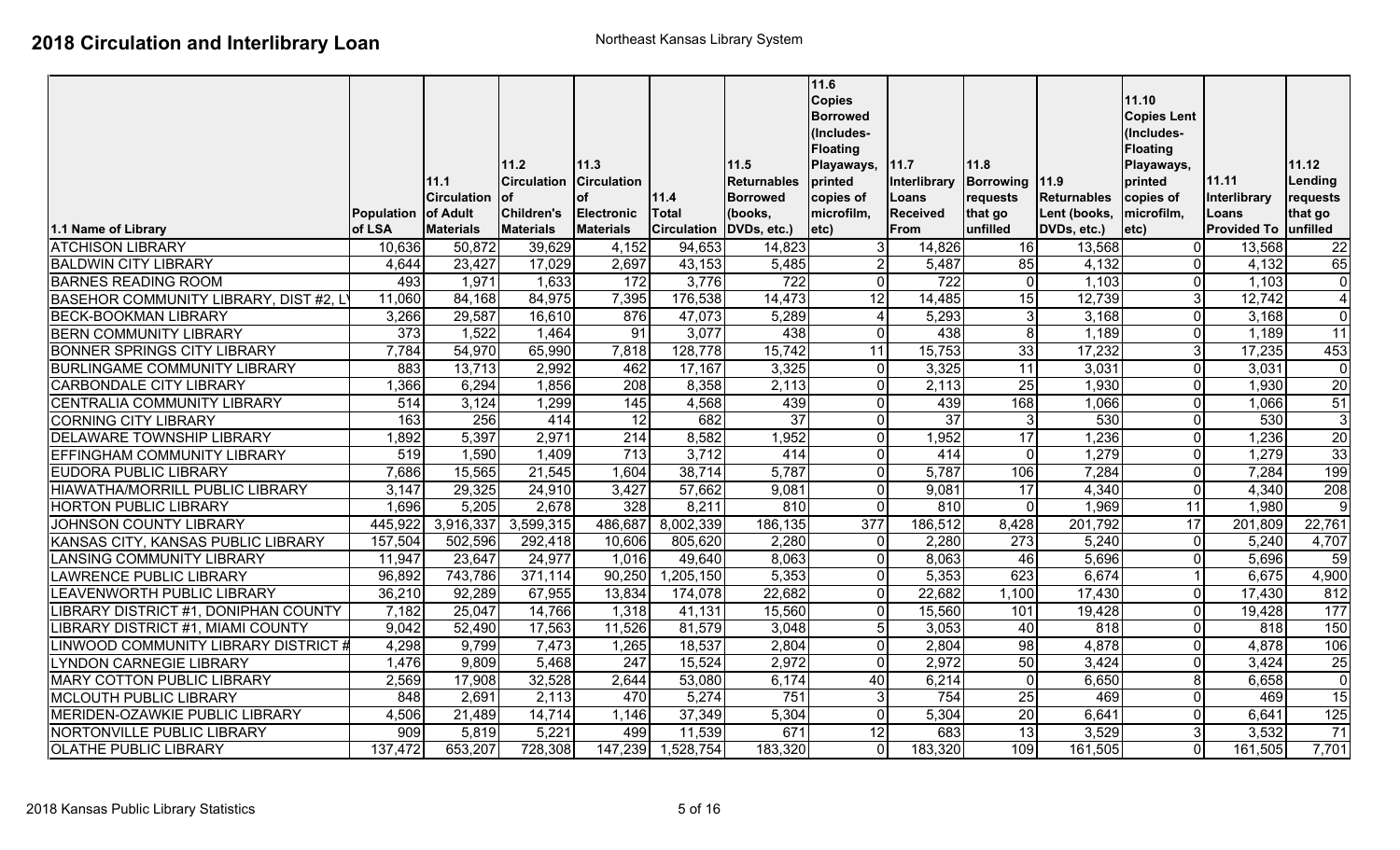|                                       |                   | 11.1             | 11.2<br><b>Circulation</b> | 11.3<br><b>Circulation</b> |                         | 11.5<br>Returnables | 11.6<br><b>Copies</b><br><b>Borrowed</b><br>(Includes-<br><b>Floating</b><br>Playaways,<br>printed | 11.7<br>Interlibrary | 11.8<br>Borrowing   11.9 |                           | 11.10<br><b>Copies Lent</b><br>(Includes-<br><b>Floating</b><br>Playaways,<br>printed | 11.11                       | 11.12<br>Lending |
|---------------------------------------|-------------------|------------------|----------------------------|----------------------------|-------------------------|---------------------|----------------------------------------------------------------------------------------------------|----------------------|--------------------------|---------------------------|---------------------------------------------------------------------------------------|-----------------------------|------------------|
|                                       |                   | Circulation of   |                            | lof                        | 11.4                    | <b>Borrowed</b>     | copies of                                                                                          | Loans                | requests                 | Returnables               | copies of                                                                             | Interlibrary                | requests         |
|                                       | <b>Population</b> | <b>of Adult</b>  | <b>Children's</b>          | <b>Electronic</b>          | Total                   | (books,             | microfilm,                                                                                         | <b>Received</b>      | that go                  | Lent (books,   microfilm, |                                                                                       | <b>ILoans</b>               | that go          |
| 1.1 Name of Library                   | of LSA            | <b>Materials</b> | <b>Materials</b>           | <b>Materials</b>           | Circulation DVDs, etc.) |                     | letc)                                                                                              | <b>From</b>          | lunfilled                | DVDs, etc.)               | letc)                                                                                 | <b>Provided To unfilled</b> |                  |
| <b>OSAGE CITY PUBLIC LIBRARY</b>      | 2,796             | 30,057           | 14,139                     | 602                        | 44,798                  | 6,255               |                                                                                                    | 6,255                | 01                       | 6,366                     | 01                                                                                    | 6,366                       | $\overline{0}$   |
| <b>OSAWATOMIE PUBLIC LIBRARY</b>      | 4,298             | 23,850           | 7,551                      | 414                        | 31,815                  | 8,441               |                                                                                                    | 8,444                | 212                      | 7,972                     | 01                                                                                    | 7,972                       | 119              |
| <b>OSKALOOSA PUBLIC LIBRARY</b>       | 2,142             | 14,004           | 5,883                      | 1,421                      | 21,308                  | 2,858               |                                                                                                    | 2,858                | 126                      | 1,532                     | 01                                                                                    | 1,532                       | $\overline{2}$   |
| <b>OTTAWA LIBRARY</b>                 | 12,342            | 68,934           | 47,902                     | 3,768                      | 120,604                 | 14,923              |                                                                                                    | 14,923               | 45                       | 14,802                    | 01                                                                                    | 14,802                      | $\overline{74}$  |
| <b>OVERBROOK PUBLIC LIBRARY</b>       | 1,014             | 12,003           | 8,156                      | 532                        | 20,691                  | 3,467               |                                                                                                    | 3,467                | 60                       | 4,980                     | 01                                                                                    | 4,980                       | $\mathbf 0$      |
| <b>PAOLA FREE LIBRARY</b>             | 5,580             | 27,114           | 21,638                     | 2,683                      | 51,435                  | 3,406               |                                                                                                    | 3,406                | 28                       | 5,173                     | οI                                                                                    | 5,173                       | $\overline{78}$  |
| POMONA COMMUNITY LIBRARY              | 827               | 2,533            | 1,502                      | 278                        | 4,313                   | 1,002               |                                                                                                    | 1,002                | $\overline{0}$           | 735                       | 01                                                                                    | 735                         | $\overline{0}$   |
| <b>RICHMOND PUBLIC LIBRARY</b>        | 461               | 3,364            | 2,811                      | 200                        | 6,375                   | 889                 |                                                                                                    | 889                  | $\overline{0}$           | 1,630                     | 01                                                                                    | 1,630                       | $\mathbf 0$      |
| <b>ROSSVILLE COMMUNITY LIBRARY</b>    | 1,902             | 14,564           | 10,036                     | 404                        | 25,004                  | 4,085               |                                                                                                    | 4,085                | 89                       | 3,869                     | 01                                                                                    | 3,869                       | 46               |
| <b>SENECA FREE LIBRARY</b>            | 2,039             | 16,579           | 23,392                     | 1,333                      | 41,304                  | 7,465               | 16                                                                                                 | 7,481                | $\overline{7}$           | 3,380                     | 01                                                                                    | 3,380                       | 12               |
| <b>SILVER LAKE LIBRARY</b>            | 2,025             | 5,751            | 8,881                      | 48                         | 14,680                  | 3,116               |                                                                                                    | 3,116                | 25                       | 2,938                     | Οl                                                                                    | 2,938                       | $\overline{153}$ |
| TONGANOXIE PUBLIC LIBRARY             | 5,444             | 22,730           | 16,450                     | 2,966                      | 42,146                  | 7,019               |                                                                                                    | 7,022                | 57                       | 6,023                     | οI                                                                                    | 6,023                       | 69               |
| TOPEKA AND SHAWNEE COUNTY PUBLIC LI   | 174,260           | ,258,404         | 703,680                    | 312,889                    | 2,274,973               | 4,138               | 19                                                                                                 | 4,157                | 795                      | 15,659                    | 8                                                                                     | 15,667                      | 15,910           |
| <b>WELLSVILLE CITY LIBRARY</b>        | 1,809             | 15,638           | 19,681                     | 609                        | 35,928                  | 5,303               |                                                                                                    | 5,303                | 42                       | 5,887                     | 01                                                                                    | 5,887                       | 221              |
| <b>WETMORE PUBLIC LIBRARY</b>         | 361               | 2,706            | 1,295                      | 385                        | 4,386                   | 1,886               |                                                                                                    | 1,895                | 5 <sub>l</sub>           | 968                       |                                                                                       | 972                         | 8                |
| <b>WILLIAMSBURG COMMUNITY LIBRARY</b> | 395               | 3,874            | 3,953                      | 30                         | 7,857                   | 1,257               |                                                                                                    | 1,257                | 20                       | 3,982                     | 01                                                                                    | 3,982                       | 15               |
| <b>WINCHESTER PUBLIC LIBRARY</b>      | 1,145             | 2,794            | 2,947                      | 460                        | 6,201                   | 1,515               |                                                                                                    | 1,515                | 5 <sub>l</sub>           | 1,566                     | Οl                                                                                    | 1,566                       | $\overline{24}$  |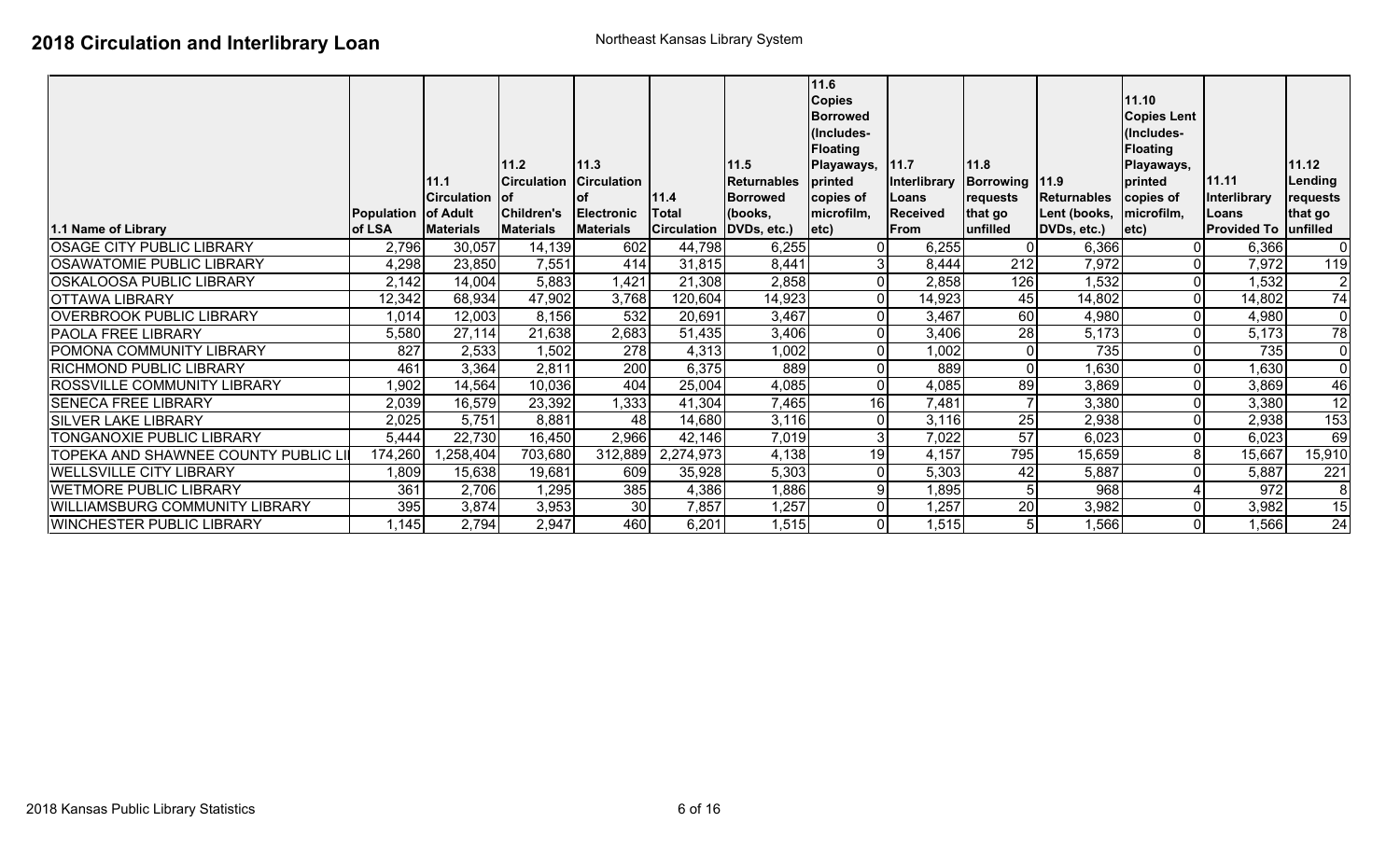| 1.1 Name of Library                   | Population of Adult<br>of LSA | 11.1<br><b>Circulation</b><br><b>Materials</b> | 111.2<br><b>Circulation</b><br><b>lof</b><br>Children's<br><b>Materials</b> | 11.3<br><b>Circulation</b><br><b>of</b><br><b>Electronic</b><br><b>Materials</b> | 11.4<br>Total<br><b>Circulation</b> | 11.5<br>Returnables<br>Borrowed<br>(books,<br>DVDs, etc.) | 11.6<br><b>Copies</b><br><b>Borrowed</b><br>(Includes-<br><b>Floating</b><br>Playaways,<br>printed<br>copies of<br>microfilm,<br>$ $ etc $ $ | 11.7<br>Interlibrary<br>Loans<br><b>Received</b><br><b>From</b> | 11.8<br>Borrowing 11.9<br>requests<br>that go<br>lunfilled | <b>Returnables</b><br>Lent (books,   microfilm,<br>DVDs, etc.) | 11.10<br><b>Copies Lent</b><br>(Includes-<br><b>Floating</b><br>Playaways,<br>printed<br>copies of<br>$ $ etc $ $ | 11.11<br>Interlibrary<br>Loans<br><b>Provided To unfilled</b> | 11.12<br>Lending<br>requests<br>that go |
|---------------------------------------|-------------------------------|------------------------------------------------|-----------------------------------------------------------------------------|----------------------------------------------------------------------------------|-------------------------------------|-----------------------------------------------------------|----------------------------------------------------------------------------------------------------------------------------------------------|-----------------------------------------------------------------|------------------------------------------------------------|----------------------------------------------------------------|-------------------------------------------------------------------------------------------------------------------|---------------------------------------------------------------|-----------------------------------------|
| <b>ALMENA CITY LIBRARY</b>            | 386                           | 452                                            | 305                                                                         | 309                                                                              | 1,066                               | 79                                                        |                                                                                                                                              | 79                                                              |                                                            | 91                                                             |                                                                                                                   | 91                                                            | $\mathbf 0$                             |
| <b>ATWOOD PUBLIC LIBRARY</b>          | 2,497                         | 5,655                                          | 8,200                                                                       | 1,727                                                                            | 15,582                              | 153                                                       |                                                                                                                                              | 153                                                             | 20                                                         | 105                                                            | $\mathbf 0$                                                                                                       | 105                                                           | $\overline{20}$                         |
| <b>BIRD CITY PUBLIC LIBRARY</b>       | 439                           | 1,011                                          | 850                                                                         | 466                                                                              | 2,327                               | 233                                                       |                                                                                                                                              | 233                                                             | 96                                                         | 206                                                            | $\overline{0}$                                                                                                    | 206                                                           | 37                                      |
| <b>COLBY/PIONEER MEMORIAL LIBRARY</b> | 5,361                         | 36,221                                         | 23,166                                                                      | 4,383                                                                            | 63,770                              | 1,221                                                     |                                                                                                                                              | 1,221                                                           | 56                                                         | ,135                                                           | $\overline{0}$                                                                                                    | ,135                                                          | $\overline{48}$                         |
| <b>GOODLAND PUBLIC LIBRARY</b>        | 4,411                         | 31,032                                         | 7,619                                                                       | 2,892                                                                            | 41,543                              | 1,108                                                     | 18                                                                                                                                           | 1,126                                                           | 26                                                         | 963                                                            | 5 <sub>l</sub>                                                                                                    | 968                                                           | $\overline{25}$                         |
| <b>GOVE CITY LIBRARY</b>              | 72                            | 767                                            | 812                                                                         | $\overline{0}$                                                                   | 1,579                               | 465                                                       |                                                                                                                                              | 465                                                             | 21                                                         | $\overline{201}$                                               | $\overline{0}$                                                                                                    | 201                                                           | $\overline{14}$                         |
| <b>GRAINFIELD CITY LIBRARY</b>        | 253                           | 233                                            | 106                                                                         | 421                                                                              | 760                                 | 45                                                        |                                                                                                                                              | 45                                                              | $\overline{0}$                                             | 44                                                             | $\overline{0}$                                                                                                    | 44                                                            | 10                                      |
| <b>GRINNELL/MOORE FAMILY LIBRARY</b>  | 237                           | 396                                            | 248                                                                         | 205                                                                              | 849                                 |                                                           |                                                                                                                                              |                                                                 | $\blacktriangleleft$                                       | 11                                                             | $\overline{0}$                                                                                                    | 11                                                            | $\overline{8}$                          |
| <b>JAY JOHNSON PUBLIC LIBRARY</b>     | 998                           | 6,689                                          | 6,532                                                                       | 749                                                                              | 13,970                              | 588                                                       |                                                                                                                                              | 588                                                             | $\overline{21}$                                            | 638                                                            | $\overline{0}$                                                                                                    | 638                                                           | 50                                      |
| <b>JENNINGS CITY LIBRARY</b>          | 93                            | 2,216                                          | 99                                                                          | 315                                                                              | 2,630                               | 117                                                       | 16                                                                                                                                           | 133                                                             | $\overline{2}$                                             | 110                                                            | $\overline{0}$                                                                                                    | 110                                                           | 11                                      |
| <b>LENORA PUBLIC LIBRARY</b>          | 235                           | 980                                            | 89                                                                          | 76                                                                               | 1,145                               | 197                                                       |                                                                                                                                              | 197                                                             | 15                                                         | 94                                                             | $\overline{0}$                                                                                                    | 94                                                            | $\overline{15}$                         |
| <b>NORCATUR PUBLIC LIBRARY</b>        | $\overline{147}$              | $\overline{207}$                               | 102                                                                         | 337                                                                              | 646                                 | 14                                                        |                                                                                                                                              | 14                                                              | $\overline{0}$                                             | 34                                                             | $\overline{2}$                                                                                                    | $\overline{36}$                                               | $\overline{\mathbf{1}}$                 |
| <b>NORTON PUBLIC LIBRARY</b>          | 2,775                         | 19,541                                         | 17,112                                                                      | 3,662                                                                            | 40,315                              | 1,189                                                     | 200                                                                                                                                          | 1,389                                                           | 20                                                         | 1,065                                                          | 5                                                                                                                 | 1,070                                                         | $\overline{10}$                         |
| <b>OAKLEY PUBLIC LIBRARY</b>          | 2,096                         | 10,472                                         | 6,409                                                                       | 1,540                                                                            | 18,421                              | 291                                                       |                                                                                                                                              | 291                                                             | 71                                                         | 326                                                            | $\overline{0}$                                                                                                    | 326                                                           | 180                                     |
| <b>OBERLIN CITY LIBRARY</b>           | 1,736                         | 13,842                                         | 3,055                                                                       | 1,747                                                                            | 18,644                              | 993                                                       |                                                                                                                                              | 993                                                             | 17                                                         | 423                                                            | $\pmb{0}$                                                                                                         | 423                                                           | 38                                      |
| <b>SELDEN PUBLIC LIBRARY</b>          | 212                           | 382                                            | 216                                                                         | 338                                                                              | 936                                 | 108                                                       |                                                                                                                                              | 108                                                             | 5 <sub>l</sub>                                             | 54                                                             | $\overline{0}$                                                                                                    | 54                                                            | $\overline{6}$                          |
| <b>SHARON SPRINGS PUBLIC LIBRARY</b>  | 764                           | 1,979                                          | 2,236                                                                       | 780                                                                              | 4,995                               | 704                                                       |                                                                                                                                              | 704                                                             | 35                                                         | 264                                                            | $\overline{0}$                                                                                                    | 264                                                           | 21                                      |
| <b>SHERIDAN COUNTY PUBLIC LIBRARY</b> | 2,315                         | 14,062                                         | 4,087                                                                       | 736                                                                              | 18,885                              | 515                                                       |                                                                                                                                              | 515                                                             | $\overline{4}$                                             | 366                                                            | $\overline{0}$                                                                                                    | 366                                                           | 56                                      |
| <b>ST. FRANCIS PUBLIC LIBRARY</b>     | 1,304                         | 7,660                                          | 3,943                                                                       | 566                                                                              | 12,169                              | 529                                                       |                                                                                                                                              | 529                                                             | 21                                                         | 477                                                            | $\overline{0}$                                                                                                    | 477                                                           | $\overline{23}$                         |
| <b>WAKEENEY PUBLIC LIBRARY</b>        | 1,792                         | 5,865                                          | 1,462                                                                       | 974                                                                              | 8,301                               | 233                                                       |                                                                                                                                              | $\overline{233}$                                                | 9                                                          | 81                                                             | $\overline{0}$                                                                                                    | 81                                                            | 90                                      |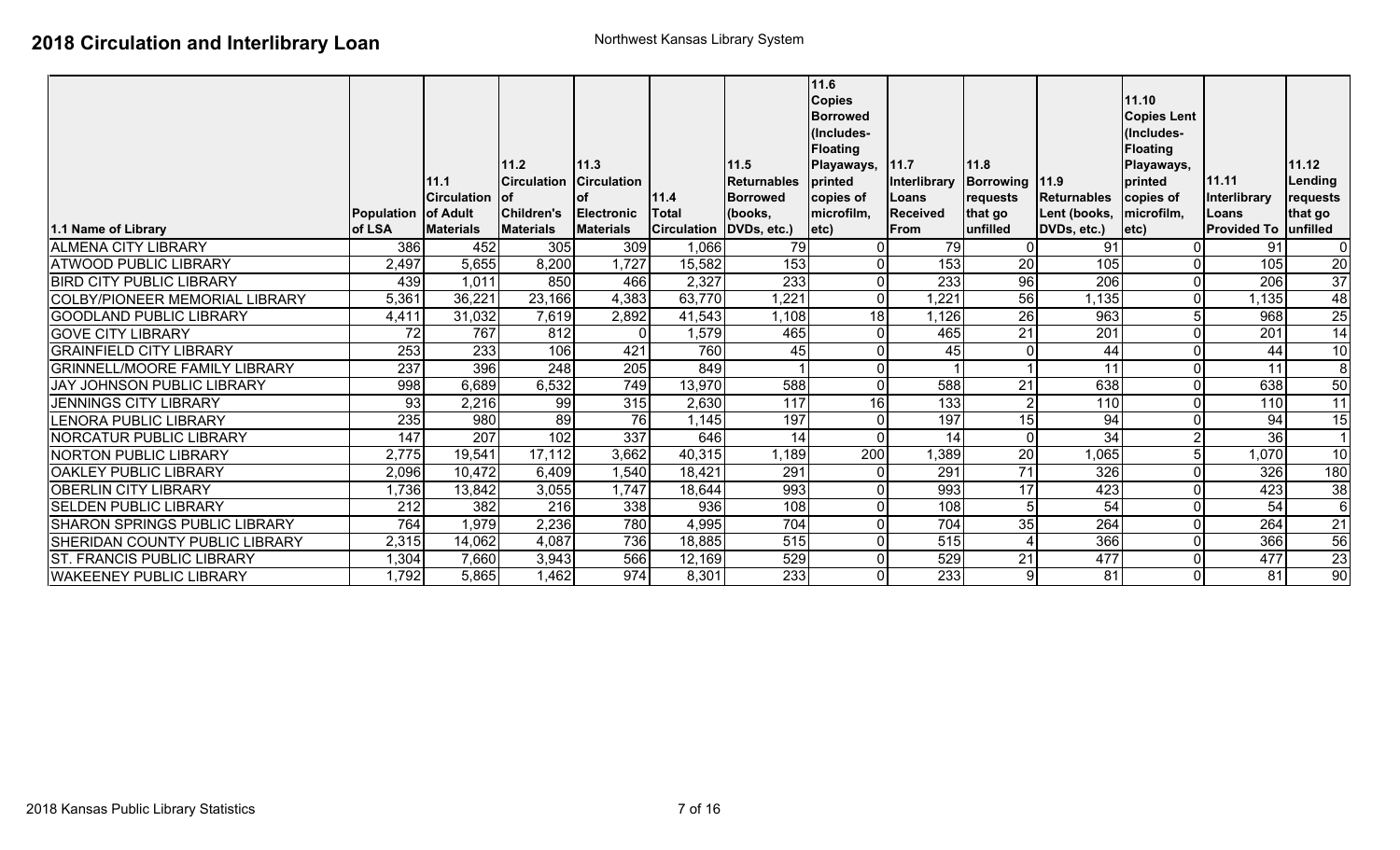|                                       |                   |                    |                            |                            |              |                     | 11.6<br><b>Copies</b><br><b>Borrowed</b><br>(Includes-<br><b>Floating</b> |                      |                        |                  | 11.10<br><b>Copies Lent</b><br>(Includes-<br><b>Floating</b> |                    |                  |
|---------------------------------------|-------------------|--------------------|----------------------------|----------------------------|--------------|---------------------|---------------------------------------------------------------------------|----------------------|------------------------|------------------|--------------------------------------------------------------|--------------------|------------------|
|                                       |                   | 11.1               | 11.2<br><b>Circulation</b> | 11.3<br><b>Circulation</b> |              | 11.5<br>Returnables | Playaways,<br>printed                                                     | 11.7<br>Interlibrary | 11.8<br>Borrowing 11.9 |                  | Playaways,<br>printed                                        | 11.11              | 11.12<br>Lending |
|                                       |                   | <b>Circulation</b> | lof                        | <b>of</b>                  | 11.4         | <b>Borrowed</b>     | copies of                                                                 | Loans                | requests               | Returnables      | copies of                                                    | Interlibrary       | requests         |
|                                       | <b>Population</b> | of Adult           | <b>Children's</b>          | <b>Electronic</b>          | <b>Total</b> | (books,             | microfilm,                                                                | <b>Received</b>      | that go                | Lent (books,     | microfilm,                                                   | Loans              | that go          |
| 1.1 Name of Library                   | of LSA            | <b>Materials</b>   | <b>Materials</b>           | <b>Materials</b>           | Circulation  | DVDs, etc.)         | letc)                                                                     | From                 | unfilled               | DVDs, etc.)      | etc)                                                         | <b>Provided To</b> | unfilled         |
| <b>ANDALE DISTRICT LIBRARY</b>        | 1,810             | 1,600              | 5,891                      | 659                        | 8,150        | $\Omega$            |                                                                           | $\Omega$             | $\Omega$               |                  | $\Omega$                                                     |                    | $\mathbf 0$      |
| <b>ANDOVER PUBLIC LIBRARY</b>         | 13,111            | 55,814             | 116,534                    | 20,230                     | 192,578      | 1,658               | $\Omega$                                                                  | 1,658                | 147                    | 991              | $\overline{0}$                                               | 991                | 1,025            |
| <b>ANTHONY PUBLIC LIBRARY</b>         | 2,132             | 11,811             | 2,084                      | 411                        | 14,306       | 325                 | 6                                                                         | 331                  | 110                    | 358              | 70                                                           | 428                | 60               |
| <b>ARKANSAS CITY PUBLIC LIBRARY</b>   | 11,866            | 43,982             | 20,744                     | 5,810                      | 70,536       | 1,239               | $\Omega$                                                                  | 1,239                | $\overline{0}$         | 1,152            | $\Omega$                                                     | 1,152              | $\overline{12}$  |
| <b>ARLINGTON CITY LIBRARY</b>         | 453               | 837                | 1,067                      | 158                        | 2,062        | 132                 | $\Omega$                                                                  | 132                  | $\overline{0}$         | $\Omega$         | $\overline{133}$                                             | 133                | $\overline{0}$   |
| <b>ATTICA CITY LIBRARY</b>            | 570               | 1,222              | 444                        | 55                         | 1,721        | 18                  |                                                                           | $\overline{18}$      | $\overline{0}$         | $\Omega$         | $\overline{0}$                                               | $\Omega$           | $\overline{0}$   |
| <b>AUGUSTA PUBLIC LIBRARY</b>         | 9,389             | 42,237             | 21,964                     | 7,017                      | 71,218       | 2,104               | $\Omega$                                                                  | 2,104                | 168                    | 1,174            | $\overline{0}$                                               | 1,174              | 882              |
| <b>BELLE PLAINE PUBLIC LIBRARY</b>    | 1,581             | 2,764              | 3,135                      | 435                        | 6,334        | 293                 | 12                                                                        | 305                  | 16                     | 144              | $\overline{0}$                                               | 144                | 57               |
| <b>BRADFORD MEMORIAL LIBRARY</b>      | 12,993            | 73,661             | 35,646                     | 11,746                     | 121,053      | 1,632               | $\Omega$                                                                  | 1,632                | $\overline{0}$         | 1,114            | $\overline{0}$                                               | 1,114              | 444              |
| <b>BUHLER PUBLIC LIBRARY</b>          | 1,289             | 7,787              | 12,307                     | 291                        | 20,385       | 260                 | $\Omega$                                                                  | 260                  | $6 \mid$               | $\Omega$         | $\overline{0}$                                               | $\Omega$           | $\mathbf 0$      |
| <b>CALDWELL PUBLIC LIBRARY</b>        | 1,009             | 5,799              | 1,259                      | $\overline{248}$           | 7,306        | 65                  |                                                                           | 65                   | 12                     | 58               | $\overline{0}$                                               | 58                 | 105              |
| <b>CANTON TOWNSHIP</b>                | 941               | 329                | $\overline{373}$           | 1,124                      | 1,826        | 78                  |                                                                           | $\overline{78}$      | $\overline{0}$         | $\mathbf{0}$     | $\overline{0}$                                               | $\Omega$           | $\mathbf 0$      |
| <b>CHENEY PUBLIC LIBRARY</b>          | 2,760             | 12,924             | 6,489                      | 870                        | 20,283       | 116                 |                                                                           | 116                  | $\overline{4}$         | $\overline{132}$ | 0                                                            | $\overline{132}$   | 11               |
| <b>CLEARWATER PUBLIC LIBRARY</b>      | 2,524             | 4,294              | 8,181                      | 2,412                      | 14,887       | 664                 |                                                                           | 664                  | 12                     | 676              | $\overline{0}$                                               | 676                | 91               |
| <b>COLWICH COMMUNITY LIBRARY</b>      | 2,370             | 5,503              | 19,239                     | 566                        | 25,308       | 22                  |                                                                           | $\overline{22}$      | 12                     | 24               | 0                                                            | 24                 | 9                |
| <b>CONWAY SPRINGS CITY LIBRARY</b>    | 1,212             | 1,769              | 1,228                      | 1,037                      | 4,034        | 62                  | $\Omega$                                                                  | 62                   | 0                      | $\overline{0}$   | $\overline{0}$                                               | $\mathbf 0$        | $\overline{0}$   |
| <b>CUNNINGHAM PUBLIC LIBRARY</b>      | 452               | 767                | 1,478                      | 406                        | 2,651        | 67                  | $\Omega$                                                                  | 67                   | $\overline{1}$         | 62               | $\overline{0}$                                               | 62                 | $\overline{3}$   |
| <b>DERBY PUBLIC LIBRARY</b>           | 23,673            | 221,064            | 147,197                    | 49,833                     | 418,094      | 2,859               | $\Omega$                                                                  | 2,859                | 589                    | 4,857            | $\overline{0}$                                               | 4,857              | 1,441            |
| <b>DIXON TOWNSHIP LIBRARY</b>         | 624               | 264                | 373                        | 678                        | 1,315        | 167                 | $\Omega$                                                                  | 167                  | 13                     | 30               | $\overline{0}$                                               | 30                 | 5                |
| <b>DOUGLASS PUBLIC LIBRARY</b>        | 2,483             | 6,614              | 6,806                      | 2,109                      | 15,529       | 397                 |                                                                           | 397                  | 3                      | 356              | $\overline{0}$                                               | 356                | 118              |
| <b>FARMER TOWNSHIP/CPMS LIBRARY</b>   | 366               | 1,563              | 1,239                      | 43                         | 2,845        | 50                  | $\Omega$                                                                  | 50                   | $\vert$ 1              | 0                | $\overline{0}$                                               | $\mathbf{0}$       | $\mathbf 0$      |
| <b>GARDEN PLAIN COMMUNITY LIBRARY</b> | 898               | 2,307              | 5,165                      | 664                        | 8,136        | 193                 | 15                                                                        | 208                  | $\overline{21}$        | 78               | Δ                                                            | 82                 | 4                |
| <b>GENESEO PUBLIC LIBRARY</b>         | 259               | 1,001              | $\overline{88}$            | 30                         | 1,119        | 6 <sup>1</sup>      | $\Omega$                                                                  | 6                    | $\mathbf{1}$           | $\Omega$         | $\overline{0}$                                               | $\Omega$           | $\mathbf 0$      |
| <b>GODDARD PUBLIC LIBRARY</b>         | 4,746             | 28,316             | 42,956                     | 2,051                      | 73,323       | 793                 |                                                                           | 793                  | $\overline{2}$         | 466              | $\overline{0}$                                               | 466                | $\Omega$         |
| <b>HALSTEAD PUBLIC LIBRARY</b>        | 2,054             | 4,734              | 5,843                      | 3,834                      | 14,411       | 549                 |                                                                           | 549                  | 10                     | 307              | $\Omega$                                                     | 307                | 20               |
| HARDTNER PUBLIC LIBRARY               | 162               | 1,138              | 1,691                      | 242                        | 3,071        | 70                  | $\Omega$                                                                  | 70                   | $\mathbf{1}$           | 141              | 0                                                            | 141                | $\overline{25}$  |
| <b>HARPER PUBLIC LIBRARY</b>          | 1,355             | 8,040              | 3,729                      | 733                        | 12,502       | $\overline{319}$    | 13                                                                        | 332                  | 10                     | 112              |                                                              | 113                | 36               |
| <b>HAVEN PUBLIC LIBRARY</b>           | 1,199             | 7,300              | 6,200                      | $\overline{201}$           | 13,701       | 86                  | $\Omega$                                                                  | $\overline{86}$      | 5 <sub>l</sub>         | 107              | $\overline{0}$                                               | 107                | $\overline{4}$   |
| <b>HAYSVILLE COMMUNITY LIBRARY</b>    | 11,278            | 14,407             | 8,855                      | 1,917                      | 25,179       | $\overline{543}$    |                                                                           | 543                  | 163                    | 272              | 0                                                            | $\overline{272}$   | 242              |
| <b>HESSTON PUBLIC LIBRARY</b>         | 3,782             | 40,094             | 52,056                     | 7,880                      | 100,030      | 1,753               | 5 <sup>1</sup>                                                            | 1,758                | 23                     | 1,059            | $\overline{0}$                                               | 1,059              | 324              |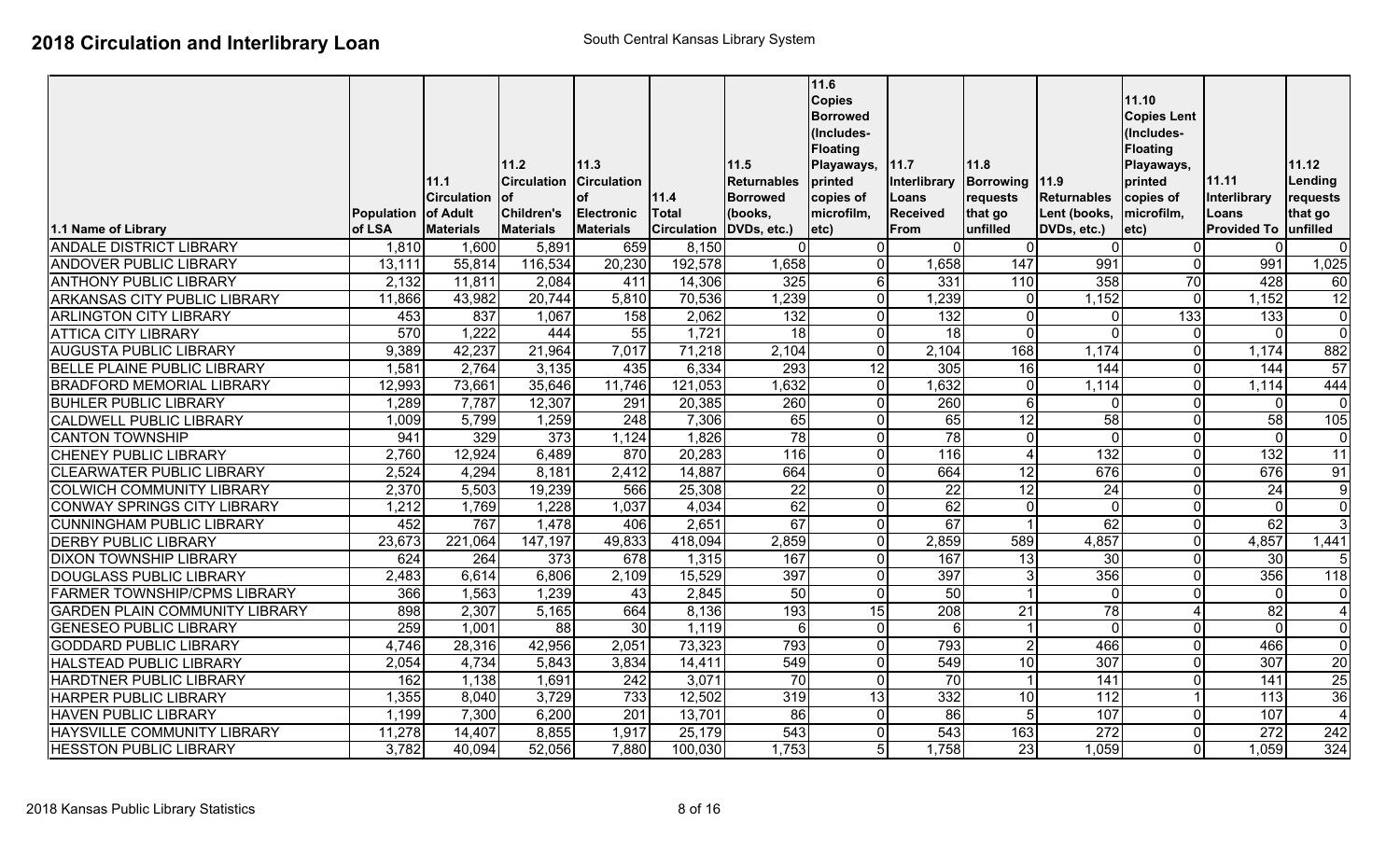|                                          |                   |                     |                            |                            |                         |                            | 11.6<br><b>Copies</b> |                      |                         |                    | 11.10                 |                      |                  |
|------------------------------------------|-------------------|---------------------|----------------------------|----------------------------|-------------------------|----------------------------|-----------------------|----------------------|-------------------------|--------------------|-----------------------|----------------------|------------------|
|                                          |                   |                     |                            |                            |                         |                            | <b>Borrowed</b>       |                      |                         |                    | <b>Copies Lent</b>    |                      |                  |
|                                          |                   |                     |                            |                            |                         |                            | (Includes-            |                      |                         |                    | (Includes-            |                      |                  |
|                                          |                   |                     |                            |                            |                         |                            | <b>Floating</b>       |                      |                         |                    | <b>Floating</b>       |                      |                  |
|                                          |                   | 11.1                | 11.2<br><b>Circulation</b> | 11.3<br><b>Circulation</b> |                         | 11.5<br><b>Returnables</b> | Playaways,<br>printed | 11.7<br>Interlibrary | 11.8<br>Borrowing 11.9  |                    | Playaways,<br>printed | 11.11                | 11.12<br>Lending |
|                                          |                   | <b>ICirculation</b> | lof                        | lof                        | 11.4                    | <b>Borrowed</b>            | copies of             | Loans                | requests                | <b>Returnables</b> | copies of             | Interlibrary         | requests         |
|                                          | <b>Population</b> | of Adult            | <b>Children's</b>          | Electronic                 | <b>Total</b>            | (books,                    | microfilm,            | <b>Received</b>      | that go                 | Lent (books,       | microfilm,            | Loans                | that go          |
| 1.1 Name of Library                      | of LSA            | <b>Materials</b>    | <b>Materials</b>           | <b>Materials</b>           | Circulation DVDs, etc.) |                            | etc)                  | From                 | unfilled                | DVDs, etc.)        | $ $ etc $ $           | Provided To unfilled |                  |
| <b>HUTCHINSON PUBLIC LIBRARY</b>         | 40,772            | 185,755             | 158,525                    | 57,538                     | 401,818                 | 2,217                      | 17                    | 2,234                | 53                      | 4,986              | 39                    | 5,025                | 1,875            |
| <b>IDA LONG GOODMAN MEMORIAL LIBRARY</b> | 1,200             | 10,977              | 10,502                     | 1,293                      | 22,772                  | 277                        | $\Omega$              | $\overline{277}$     | 38                      | 315                | n                     | 315                  | 162              |
| <b>INMAN PUBLIC LIBRARY</b>              | 1,335             | 14,545              | 17,988                     | 1,061                      | 33,594                  | 188                        | $\Omega$              | 188                  | 3                       | 168                | U                     | 168                  | $\sqrt{5}$       |
| <b>KINGMAN CARNEGIE LIBRARY</b>          | 2,929             | 50,050              | 20,034                     | 2,243                      | 72,327                  | 190                        | $\Omega$              | 190                  | 9 <sub>l</sub>          | 188                | U                     | 188                  | $\overline{14}$  |
| <b>KIOWA PUBLIC LIBRARY</b>              | 964               | 5,838               | 3,606                      | 406                        | 9,850                   | $\overline{225}$           | ΩI                    | $\overline{225}$     | $\Omega$                | 140                | U                     | 140                  | $\sqrt{5}$       |
| <b>LEON PUBLIC LIBRARY</b>               | 732               | 400                 | 175                        | 11                         | 586                     | $\Omega$                   | $\Omega$              | $\Omega$             | $\Omega$                | $\Omega$           | 0                     | $\mathbf 0$          | $\mathbf{0}$     |
| <b>LINCOLN LIBRARY</b>                   | 1,901             | 13,064              | 11,302                     | 3,792                      | 28,158                  | 621                        |                       | 622                  |                         | 591                |                       | 592                  | 19               |
| LINDSBORG COMMUNITY LIBRARY              | 3,268             | 10,084              | 5,739                      | 1,707                      | 17,530                  | 1,105                      | $\Omega$              | 1,105                | 17                      | 540                |                       | 540                  | 14               |
| LITTLE RIVER COMMUNITY LIBRARY           | 714               | 1,395               | 969                        | 623                        | 2,987                   | 1,791                      | $\Omega$              | 1,791                | $\overline{2}$          | $\overline{0}$     | 0                     | $\Omega$             | $\overline{0}$   |
| <b>LYONS PUBLIC LIBRARY</b>              | 3,565             | 6,216               | 4,104                      | 532                        | 10,852                  | 559                        |                       | 560                  |                         | 503                | $\Omega$              | 503                  | 19               |
| <b>MACKSVILLE CITY LIBRARY</b>           | 533               | 641                 | 1,805                      | 250                        | 2,696                   | 25                         | ΩI                    | 25                   |                         | $\Omega$           | U                     | $\mathbf{0}$         | $\mathbf 0$      |
| <b>MARQUETTE COMMUNITY LIBRARY</b>       | 763               | 2,497               | 561                        | 127                        | 3,185                   | 156                        | $\Omega$              | 156                  | $\Omega$                | $\Omega$           | U                     | $\Omega$             | $\overline{0}$   |
| <b>MCPHERSON PUBLIC LIBRARY</b>          | 13,201            | 65,062              | 76,559                     | 5,764                      | 147,385                 | 1,521                      | ΩI                    | 1,521                | $\overline{142}$        | 1,299              | U                     | 1,299                | 124              |
| <b>MOUNDRIDGE PUBLIC LIBRARY</b>         | 1,874             | 14,011              | 11,494                     | 4,889                      | 30,394                  | 1,093                      | $\Omega$              | 1,093                | 26                      | 572                | 0                     | $\overline{572}$     | 12               |
| MT. HOPE PUBLIC LIBRARY                  | 1,033             | 1,352               | 1,386                      | 677                        | 3,415                   | 15                         | $\Omega$              | 15                   | 15                      | 15                 | $\Omega$              | $\overline{15}$      | 14               |
| <b>MULVANE PUBLIC LIBRARY</b>            | 6,359             | 26,561              | 18,185                     | 5,914                      | 50,660                  | 1,278                      | $\overline{2}$        | 1,280                | 174                     | 922                | $\Omega$              | 922                  | 413              |
| <b>NEWTON PUBLIC LIBRARY</b>             | 18,869            | 94,126              | 52,300                     | 19,092                     | 165,518                 | 2,875                      | $\Omega$              | 2,875                | 89                      | 3,335              | 0                     | 3,335                | 667              |
| <b>NICKERSON PUBLIC LIBRARY</b>          | 1,009             | 1,872               | 376                        | 341                        | 2,589                   | 202                        | $\Omega$              | $\overline{202}$     | $\overline{0}$          | $\overline{0}$     | 0                     | $\mathbf 0$          | $\mathbf 0$      |
| NORA E. LARABEE MEMORIAL LIBRARY         | 968               | 1,203               | 1,609                      | 116                        | 2,928                   | 225                        | $\Omega$              | 225                  | $\overline{0}$          | $\overline{0}$     | U                     | $\overline{0}$       | $\overline{0}$   |
| <b>NORWICH PUBLIC</b>                    | 453               | $\overline{973}$    | 5,792                      | 773                        | 7,538                   | 12                         | ΩI                    | $\overline{12}$      | 5 <sub>l</sub>          | $\Omega$           | U                     | $\mathbf 0$          | $\mathbf 0$      |
| <b>OXFORD PUBLIC LIBRARY</b>             | 1,012             | 2,774               | 3,112                      | 478                        | 6,364                   | 174                        | $\Omega$              | 174                  | 10                      | 174                | $\Omega$              | 174                  | $\overline{17}$  |
| <b>PARK CITY PUBLIC LIBRARY</b>          | 7,729             | 11,943              | 16,976                     | 4,911                      | 33,830                  | 837                        | $\Omega$              | 837                  | 252                     | 772                | U                     | 772                  | 87               |
| PARTRIDGE PUBLIC LIBRARY                 | $\overline{242}$  | 1,797               | 3,352                      | $\Omega$                   | 5,149                   | 20                         | $\Omega$              | 20                   | $\Omega$                | $\Omega$           | 0                     | $\mathbf 0$          | $\mathbf 0$      |
| POTWIN PUBLIC LIBRARY                    | 644               | 1,059               | 1,475                      | $\overline{47}$            | 2,581                   | $\overline{51}$            | $\Omega$              | 51                   | $\overline{\mathbf{4}}$ | $\overline{0}$     | $\Omega$              | $\mathbf 0$          | $\mathbf 0$      |
| <b>PRATT PUBLIC LIBRARY</b>              | 9,547             | 38,182              | 26,192                     | 7,301                      | 71,675                  | $\overline{308}$           | ΩI                    | 308                  | $\overline{23}$         | 460                | U                     | 460                  | $\overline{27}$  |
| <b>PRETTY PRAIRIE PUBLIC LIBRARY</b>     | 654               | 1,949               | 1,311                      | 300                        | 3,560                   | 32                         | $\Omega$              | 32                   | $\overline{0}$          | 224                | $\Omega$              | 224                  | $\overline{3}$   |
| ROSE HILL PUBLIC LIBRARY                 | 3,980             | 4,919               | 4,000                      | 1,455                      | 10,374                  | 52                         | $\Omega$              | 52                   | 15                      | 65                 | U                     | 65                   | $\overline{25}$  |
| <b>RUTH DOLE MEMORIAL LIBRARY</b>        | 874               | 2,192               | 361                        | 472                        | 3,025                   | 164                        | $\overline{0}$        | 164                  | $\overline{2}$          | 78                 | U                     | $\overline{78}$      |                  |
| <b>SEDGWICK/LILLIAN TEAR</b>             | 1,665             | 7,224               | 2,847                      | 737                        | 10,808                  | $\overline{212}$           | $\overline{0}$        | 212                  | 15                      | 197                | U                     | 197                  | 15               |
| SOUTH HAVEN TOWNSHIP LIBRARY             | 481               | 513                 | 301                        | 246                        | 1,060                   | 48                         | 15                    | 63                   | $\Omega$                | $\Omega$           | $\Omega$              | $\Omega$             | $\Omega$         |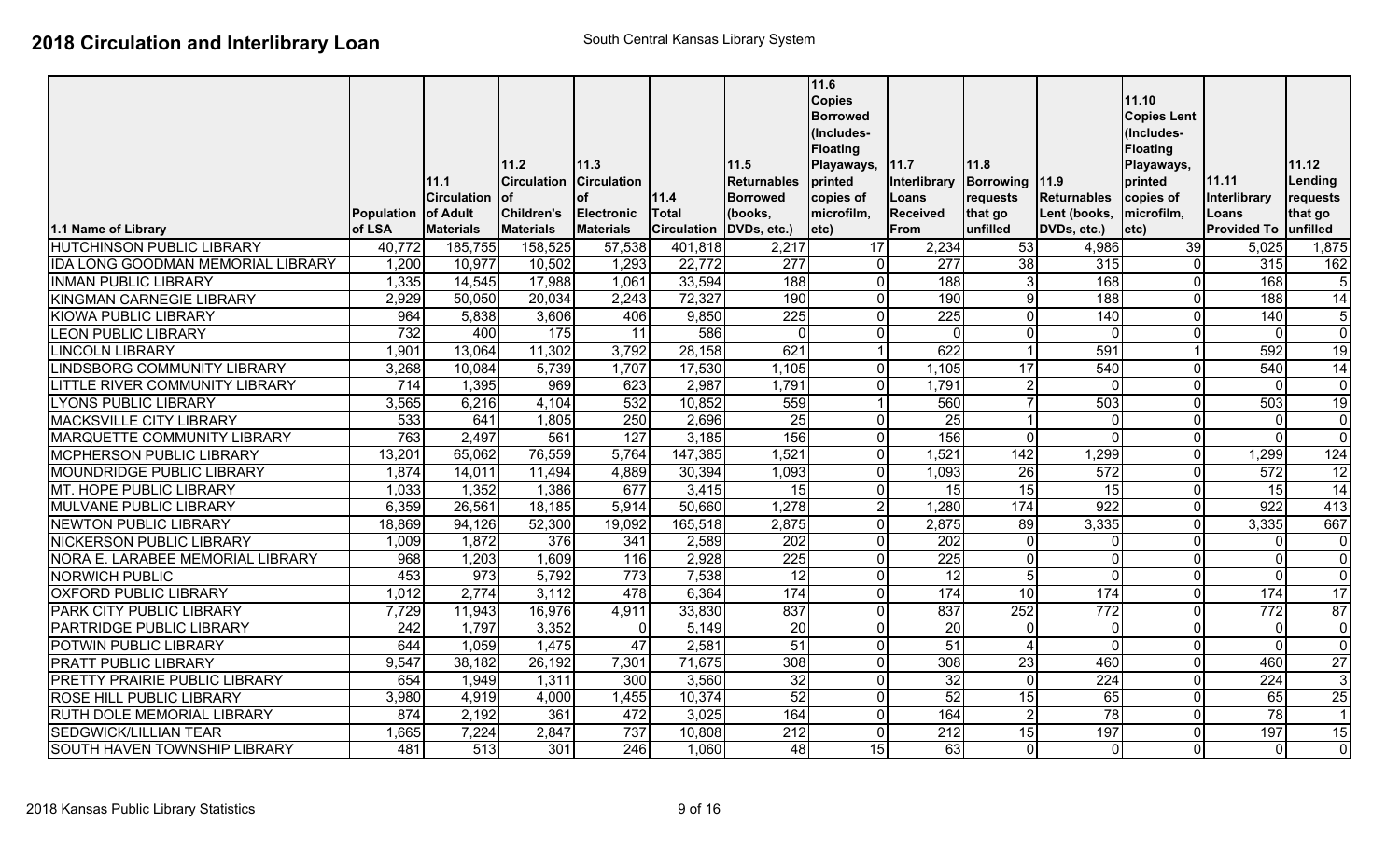| 1.1 Name of Library                 | Population of Adult<br>of LSA | 11.1<br>Circulation of<br><b>Materials</b> | 11.2<br><b>Circulation</b><br>Children's<br><b>Materials</b> | 11.3<br><b>Circulation</b><br>lof<br><b>Electronic</b><br><b>Materials</b> | 11.4<br>Total<br>Circulation DVDs, etc.) | 11.5<br>Returnables<br>Borrowed<br>(books, | 11.6<br><b>Copies</b><br><b>Borrowed</b><br>(Includes-<br><b>Floating</b><br>Playaways,<br>printed<br>copies of<br>microfilm,<br>letc) | 11.7<br>Interlibrary<br>Loans<br><b>Received</b><br>From | 11.8<br>Borrowing 11.9<br>requests<br>that go<br>unfilled | Returnables<br>Lent (books,  microfilm,<br>DVDs, etc.) | 11.10<br><b>Copies Lent</b><br>(Includes-<br><b>Floating</b><br>Playaways,<br>printed<br>copies of<br>$ $ etc $\rangle$ | 11.11<br>Interlibrary<br>Loans<br><b>Provided To unfilled</b> | 11.12<br>Lending<br>requests<br>that go |
|-------------------------------------|-------------------------------|--------------------------------------------|--------------------------------------------------------------|----------------------------------------------------------------------------|------------------------------------------|--------------------------------------------|----------------------------------------------------------------------------------------------------------------------------------------|----------------------------------------------------------|-----------------------------------------------------------|--------------------------------------------------------|-------------------------------------------------------------------------------------------------------------------------|---------------------------------------------------------------|-----------------------------------------|
| <b>STERLING FREE PUBLIC LIBRARY</b> | 2,230                         | 17,897                                     | 15,451                                                       | 2,616                                                                      | 35,964                                   | 1,322                                      |                                                                                                                                        | 1,326                                                    | 239                                                       | 589                                                    |                                                                                                                         | 592                                                           | 120                                     |
| <b>SYLVIA PUBLIC LIBRARY</b>        | 207                           | 357                                        | 105                                                          | $\overline{0}$                                                             | 462                                      | 35                                         |                                                                                                                                        | 35                                                       |                                                           |                                                        |                                                                                                                         | 0I                                                            | $\overline{0}$                          |
| <b>TOWANDA PUBLIC LIBRARY</b>       | 1,470                         | 7,848                                      | 6,207                                                        | 260                                                                        | 14,315                                   | 1,182                                      |                                                                                                                                        | 1,182                                                    | $6 \mid$                                                  | 1,027                                                  |                                                                                                                         | 1,027                                                         | $\overline{7}$                          |
| <b>TURON COMMUNITY LIBRARY</b>      | 373                           | 361                                        | 268                                                          | 116                                                                        | 745                                      |                                            |                                                                                                                                        |                                                          |                                                           |                                                        |                                                                                                                         | 01                                                            | $\mathbf 0$                             |
| UDALL PUBLIC LIBRARY                | 718                           | 457                                        | 386                                                          | 125                                                                        | 968                                      | 152                                        |                                                                                                                                        | 152                                                      |                                                           |                                                        |                                                                                                                         | ΟI                                                            | $\overline{0}$                          |
| <b>VALLEY CENTER PUBLIC LIBRARY</b> | 7,300                         | 22,163                                     | 22,740                                                       | 6,774                                                                      | 51,677                                   | 946                                        |                                                                                                                                        | 946                                                      | 78                                                        | 857                                                    |                                                                                                                         | 857                                                           | $\overline{24}$                         |
| <b>VIOLA TOWNSHIP</b>               | 489                           | 258                                        | 266                                                          | 925                                                                        | 1,449                                    | 11                                         |                                                                                                                                        | 11                                                       |                                                           |                                                        |                                                                                                                         | $\Omega$                                                      | $\mathbf 0$                             |
| <b>WALTON COMMUNITY LIBRARY</b>     | 235                           | 422                                        | 225                                                          | 64                                                                         | 711                                      |                                            |                                                                                                                                        |                                                          |                                                           |                                                        |                                                                                                                         |                                                               | $\overline{0}$                          |
| <b>WELLINGTON PUBLIC</b>            | 7,822                         | 11,518                                     | 13,175                                                       | 4,177                                                                      | 28,870                                   | 746                                        |                                                                                                                                        | 746                                                      | 15                                                        | 525                                                    | 0                                                                                                                       | 525                                                           | $\overline{27}$                         |
| <b>WHITEWATER MEMORIAL LIBRARY</b>  | 731                           | 12,153                                     | 13,615                                                       | 765                                                                        | 26,533                                   | 905                                        |                                                                                                                                        | 905                                                      | 31                                                        | 694                                                    |                                                                                                                         | 694                                                           | 15                                      |
| <b>WICHITA PUBLIC LIBRARY</b>       | 390,591                       | ,241,247                                   | 673,179                                                      | 211,489                                                                    | 2,125,915                                | 2,763                                      |                                                                                                                                        | 2,766                                                    | 1,400                                                     | 5,227                                                  |                                                                                                                         | 5,229                                                         | 12,242                                  |
| <b>WINFIELD PUBLIC LIBRARY</b>      | 12,104                        | 64,431                                     | 38,338                                                       | 9,191                                                                      | 111,960                                  | 1,451                                      |                                                                                                                                        | 1,454                                                    | 51                                                        | 1,779                                                  |                                                                                                                         | 1,782                                                         | 60                                      |
| <b>IZENDA PUBLIC LIBRARY</b>        | 152                           | 492                                        | 771                                                          | ΟI                                                                         | 1,263                                    | 38                                         |                                                                                                                                        | 38 <sup>1</sup>                                          | $\mathbf{0}$                                              |                                                        | $\Omega$                                                                                                                | 01                                                            | $\mathbf 0$                             |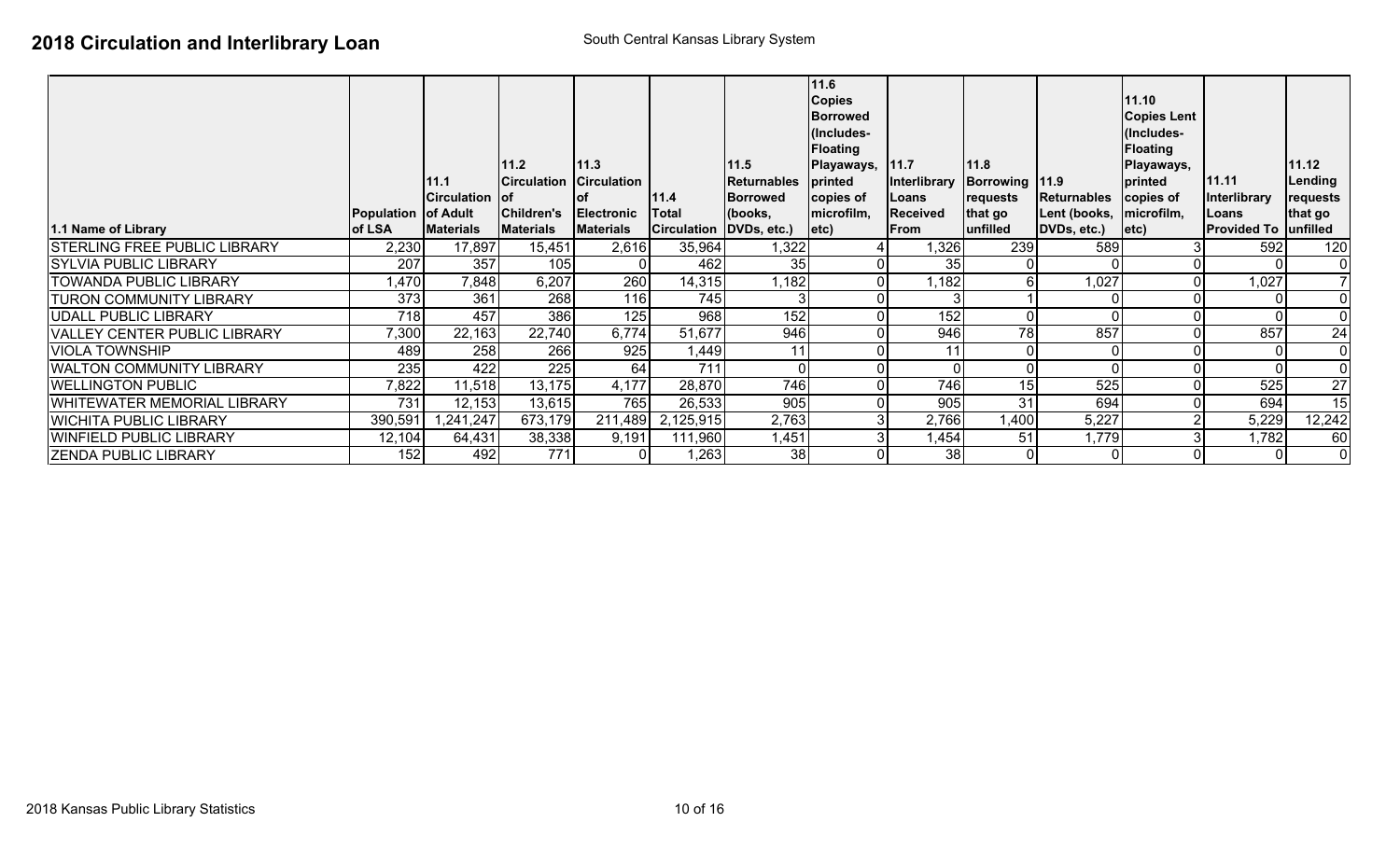|                                       |                     |                    |                    |                    |                         |                    | 11.6<br><b>Copies</b><br><b>Borrowed</b><br>(Includes-<br><b>Floating</b> |                 |                 |                    | 11.10<br><b>Copies Lent</b><br>(Includes-<br><b>Floating</b> |                      |                  |
|---------------------------------------|---------------------|--------------------|--------------------|--------------------|-------------------------|--------------------|---------------------------------------------------------------------------|-----------------|-----------------|--------------------|--------------------------------------------------------------|----------------------|------------------|
|                                       |                     |                    | 11.2               | 11.3               |                         | 11.5               | Playaways,                                                                | 11.7            | 11.8            |                    | Playaways,                                                   |                      | 11.12            |
|                                       |                     | 11.1               | <b>Circulation</b> | <b>Circulation</b> |                         | <b>Returnables</b> | printed                                                                   | Interlibrary    | Borrowing 11.9  |                    | printed                                                      | 11.11                | Lending          |
|                                       |                     | <b>Circulation</b> | lof                | lof                | 11.4                    | <b>Borrowed</b>    | copies of                                                                 | Loans           | requests        | <b>Returnables</b> | copies of                                                    | Interlibrary         | requests         |
|                                       | Population of Adult |                    | <b>Children's</b>  | Electronic         | <b>Total</b>            | (books,            | microfilm,                                                                | <b>Received</b> | that go         | Lent (books,       | microfilm,                                                   | Loans                | that go          |
| 1.1 Name of Library                   | of LSA              | <b>Materials</b>   | <b>Materials</b>   | <b>Materials</b>   | Circulation DVDs, etc.) |                    | $ $ etc $ $                                                               | <b>From</b>     | unfilled        | DVDs, etc.)        | etc)                                                         | Provided To unfilled |                  |
| <b>ALTAMONT PUBLIC LIBRARY</b>        | 1,025               | 2,999              | 1,049              | 280                | 4,328                   | 206                | $\Omega$                                                                  | 206             | $\overline{17}$ | 815                | $\Omega$                                                     | 815                  | $\boldsymbol{9}$ |
| <b>ALTOONA PUBLIC LIBRARY</b>         | 380                 | 1,210              | 954                | 263                | 2,427                   | $\overline{34}$    | ΩI                                                                        | 34              | 3               | 145                | U                                                            | $\frac{145}{145}$    | $\mathbf{3}$     |
| <b>ARMA CITY LIBRARY</b>              | 1,439               | 5,984              | 835                | 553                | 7,372                   | 629                | $\Omega$                                                                  | 629             | $\overline{3}$  | 955                | 0                                                            | 955                  | 5                |
| <b>BRONSON PUBLIC LIBRARY</b>         | 311                 | 2,115              | 1,648              | 185                | 3,948                   | 196                | $\Omega$                                                                  | 196             | $\overline{5}$  | 370                | U                                                            | 370                  | $\overline{10}$  |
| <b>CANEY CITY LIBRARY</b>             | 2,026               | 9,811              | 4,053              | 799                | 14,663                  | 2,282              | $\Omega$                                                                  | 2,282           | 5 <sub>l</sub>  | 2,201              | $\Omega$                                                     | 2,201                | 3                |
| <b>CEDAR VALE MEMORIAL LIBRARY</b>    | 526                 | 3,238              | 826                | 329                | 4,393                   | 1,136              | $\overline{0}$                                                            | 1,136           | $\overline{0}$  | 733                | $\overline{2}$                                               | 735                  | $\overline{5}$   |
| CHANUTE PUBLIC LIBRARY                | 9,054               | 69,383             | 52,706             | 3,383              | 125,472                 | 9,668              | $\Omega$                                                                  | 9,668           | 86              | 11,883             | $\Omega$                                                     | 11,883               | 195              |
| <b>CHERRYVALE PUBLIC LIBRARY</b>      | 2,180               | 10,642             | 1,555              | $\overline{747}$   | 12,944                  | 1,967              | $\overline{0}$                                                            | 1,967           | 18              | 1,126              | $\Omega$                                                     | 1,126                | $\overline{22}$  |
| <b>CHETOPA CITY LIBRARY</b>           | 1,050               | 7,819              | 2,255              | $\overline{18}$    | 10,092                  | 380                | 3 <sup>1</sup>                                                            | 383             | $\overline{12}$ | 280                |                                                              | 281                  | $6\phantom{1}6$  |
| <b>COFFEY COUNTY LIBRARY</b>          | 8,224               | 84,295             | 33,718             | 7,209              | 125,222                 | 3,183              | $\Omega$                                                                  | 3,183           | 130             | 4,370              | $\Omega$                                                     | 4,370                | 54               |
| <b>COFFEYVILLE PUBLIC LIBRARY</b>     | 9,481               | 60,979             | 20,111             | 1,994              | 83,084                  | 8,693              | $\Omega$                                                                  | 8,693           | 39              | 6,992              | U                                                            | 6,992                | 42               |
| <b>COLONY CITY LIBRARY</b>            | 409                 | 1,399              | 435                | 185                | 2,019                   | 351                | $\Omega$                                                                  | 351             | $\Omega$        | 254                | 0                                                            | 254                  | $\mathbf 0$      |
| <b>COLUMBUS PUBLIC LIBRARY</b>        | 3,096               | 15,216             | 4,513              | 950                | 20,679                  | 1,599              | ΩI                                                                        | 1,599           | 101             | 1,672              | 0                                                            | 1,672                | $\overline{145}$ |
| <b>EDNA PUBLIC LIBRARY</b>            | 413                 | 3,054              | 2,249              | 23                 | 5,326                   | 525                | $\Omega$                                                                  | 525             | $6 \mid$        | 250                | $\Omega$                                                     | 250                  | 4                |
| <b>ERIE CITY PUBLIC LIBRARY</b>       | 1,087               | 3,658              | 1,767              | 572                | 5,997                   | 1,425              | $\Omega$                                                                  | 1,425           | 15              | 1,097              | $\Omega$                                                     | 1,097                | 15               |
| <b>EUREKA PUBLIC LIBRARY</b>          | 2,401               | 17,469             | 7,776              | 1,026              | 26,271                  | 774                | $\Omega$                                                                  | 774             | $6 \mid$        | 461                | 0                                                            | 461                  | $\mathbf 0$      |
| <b>FALL RIVER PUBLIC LIBRARY</b>      | $\overline{148}$    |                    |                    | $\overline{27}$    | $\overline{27}$         |                    | $\overline{0}$                                                            | $\Omega$        |                 |                    | $\Omega$                                                     | $\mathbf 0$          |                  |
| FORT SCOTT PUBLIC LIBRARY             | 7,813               | 20,712             | 19,818             | 3,539              | 44,069                  | 5,726              | $\overline{0}$                                                            | 5,726           | 129             | 3,792              | U                                                            | 3,792                | 89               |
| <b>FREDONIA PUBLIC LIBRARY</b>        | 2,270               | 22,021             | 20,046             | 2,051              | 44,118                  | 2,595              | $\Omega$                                                                  | 2,595           | $\overline{54}$ | 2,545              |                                                              | 2,546                | 51               |
| <b>GALENA PUBLIC LIBRARY</b>          | 2,900               | 3,821              | 1,263              | $\overline{114}$   | 5,198                   | 104                | $\overline{0}$                                                            | 104             | $\overline{2}$  | 486                | 0                                                            | 486                  | $\overline{4}$   |
| <b>GARNETT PUBLIC LIBRARY</b>         | 3,253               | 26,943             | 23,503             | 3,097              | 53,543                  | 6,746              | $\Omega$                                                                  | 6,746           | 89              | 3,873              | 0                                                            | 3,873                | 211              |
| <b>GIRARD PUBLIC LIBRARY</b>          | 2,706               | 19,599             | 7,742              | 911                | 28,252                  | 750                | $\Omega$                                                                  | 750             | $\overline{2}$  | 364                | 0                                                            | 364                  | 6                |
| <b>GRAVES MEMORIAL PUBLIC LIBRARY</b> | 886                 | 3,213              | 455                | $\overline{28}$    | 3,696                   | 409                | $\overline{2}$                                                            | 411             | 5 <sub>l</sub>  | 336                | $\overline{2}$                                               | $\frac{1}{338}$      | $\overline{5}$   |
| <b>GRENOLA PUBLIC LIBRARY</b>         | 186                 | 1,362              | 135                | 230                | 1,727                   | $\overline{87}$    | $\Omega$                                                                  | 87              | $\overline{0}$  | 189                | U                                                            | 189                  | $\overline{0}$   |
| <b>HAMILTON CITY LIBRARY</b>          | 246                 | 2,342              | 655                | $\overline{31}$    | 3,028                   | 644                | $\overline{0}$                                                            | 644             | $\overline{0}$  | 263                | U                                                            | 263                  | $\overline{0}$   |
| <b>HEPLER CITY LIBRARY</b>            | 131                 | 443                | 241                | 195                | 879                     | 269                | $\Omega$                                                                  | 269             |                 | 214                | 0                                                            | 214                  | $\mathbf 0$      |
| <b>HOWARD CITY LIBRARY</b>            | 601                 | 4,486              | 1,799              | 606                | 6,891                   | 1,458              | $\Omega$                                                                  | 1,458           | $\overline{25}$ | 599                | U                                                            | 599                  | 25               |
| <b>HUMBOLDT PUBLIC LIBRARY</b>        | 1,802               | 14,994             | 4,797              | 476                | 20,267                  | 1,426              | 3 <sup>l</sup>                                                            | 1,429           | $\overline{9}$  | 1,299              | $\Omega$                                                     | 1,299                | 3                |
| <b>INDEPENDENCE PUBLIC LIBRARY</b>    | 12,526              | 69,592             | 21,541             | 5,114              | 96,247                  | 10,746             | $\Omega$                                                                  | 10,746          | 30              | 6,976              | $\Omega$                                                     | 6,976                | 500              |
| <b>IOLA PUBLIC LIBRARY</b>            | 5,354               | 43,354             | 18,708             | 2,971              | 65,033                  | 7,542              | $\Omega$                                                                  | 7,542           | 32              | $\overline{0}$     | 0                                                            | $\mathbf 0$          | $\mathbf 0$      |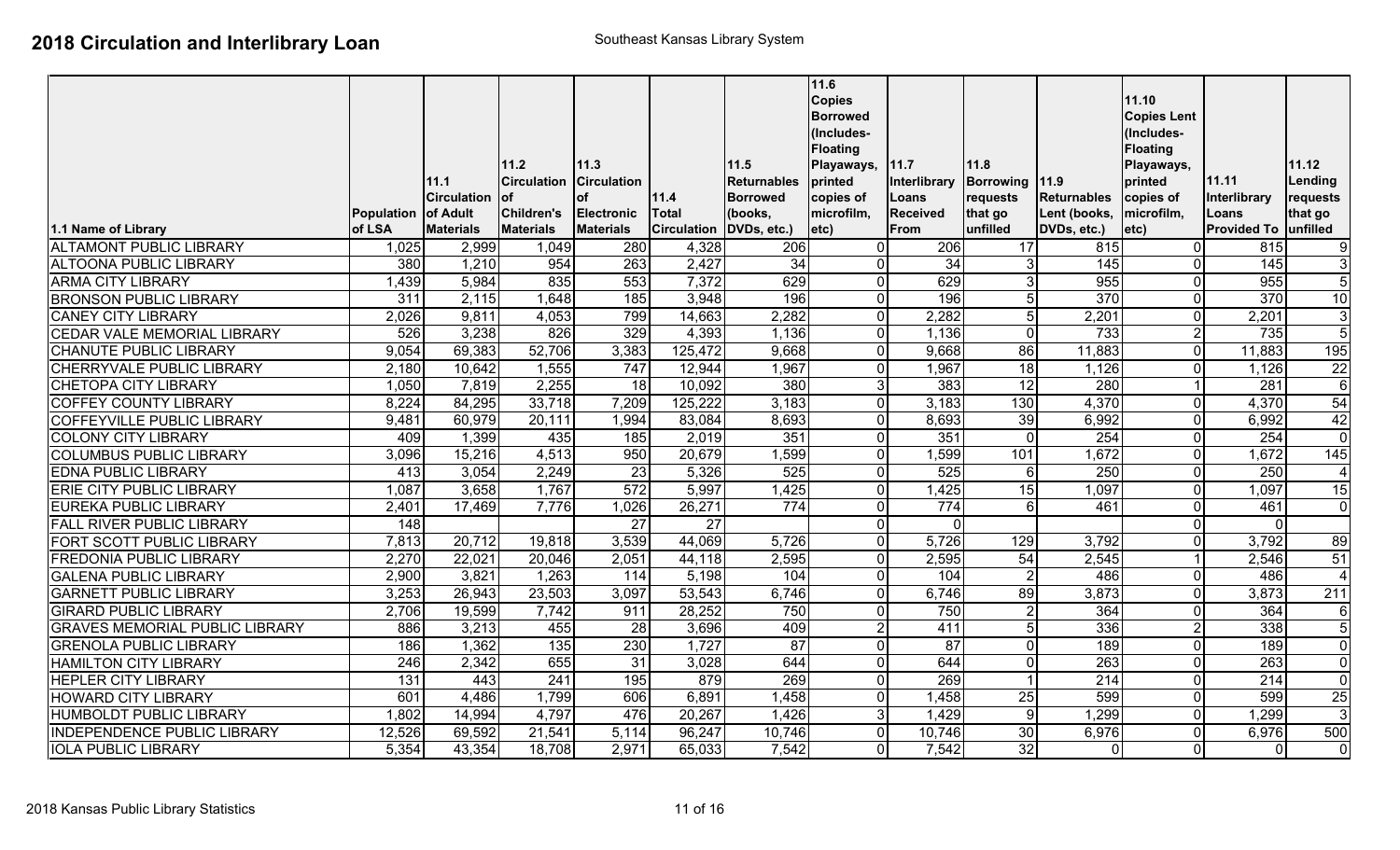| 1.1 Name of Library                          | Population of Adult<br>of LSA | 11.1<br><b>Circulation</b><br><b>Materials</b> | 11.2<br><b>Circulation</b><br>lof.<br>Children's<br><b>Materials</b> | 11.3<br><b>Circulation</b><br><b>of</b><br><b>Electronic</b><br><b>Materials</b> | 11.4<br><b>Total</b><br><b>Circulation</b> | 11.5<br><b>Returnables</b><br><b>Borrowed</b><br>(books,<br>DVDs, etc.) | 11.6<br><b>Copies</b><br><b>Borrowed</b><br>(Includes-<br><b>Floating</b><br>Playaways, 11.7<br>printed<br>copies of<br>microfilm,<br>letc) | Interlibrary<br>Loans<br><b>Received</b><br><b>From</b> | 11.8<br>Borrowing 11.9<br>requests<br>that go<br>unfilled | <b>Returnables</b><br>Lent (books,<br>DVDs, etc.) | 11.10<br><b>Copies Lent</b><br>(Includes-<br><b>Floating</b><br>Playaways,<br>printed<br>copies of<br>microfilm,<br>$ $ etc $ $ | 11.11<br>Interlibrary<br>Loans<br><b>Provided To</b> | 11.12<br>Lending<br>requests<br>that go<br>unfilled |
|----------------------------------------------|-------------------------------|------------------------------------------------|----------------------------------------------------------------------|----------------------------------------------------------------------------------|--------------------------------------------|-------------------------------------------------------------------------|---------------------------------------------------------------------------------------------------------------------------------------------|---------------------------------------------------------|-----------------------------------------------------------|---------------------------------------------------|---------------------------------------------------------------------------------------------------------------------------------|------------------------------------------------------|-----------------------------------------------------|
| <b>JOHNSTON PUBLIC LIBRARY</b>               | 3,958                         | 5,246                                          | 4,560                                                                | 534                                                                              | 10,340                                     | 696                                                                     | $\Omega$                                                                                                                                    | 696                                                     | $\Omega$                                                  | 321                                               |                                                                                                                                 | 321                                                  | $\mathbf 0$                                         |
| <b>KINCAID COMMUNITY LIBRARY</b>             | 386                           | 1,701                                          | 582                                                                  | 177                                                                              | 2,460                                      | 286                                                                     | $\Omega$                                                                                                                                    | 286                                                     | $\overline{2}$                                            | 244                                               | <sup>0</sup>                                                                                                                    | 244                                                  | $\overline{5}$                                      |
| LIBRARY DISTRICT #2, LINN COUNTY             | 2,554                         | 18,272                                         | 3,776                                                                | 3,522                                                                            | 25,570                                     | 961                                                                     | $\overline{0}$                                                                                                                              | 961                                                     | 178                                                       | 774                                               | U                                                                                                                               | 774                                                  | 115                                                 |
| <b>LINN COUNTY LIBRARY DIST #3</b>           | 486                           | 3,448                                          | 501                                                                  | 99                                                                               | 4,048                                      | 350                                                                     | $\Omega$                                                                                                                                    | 350                                                     |                                                           | 876                                               | 0                                                                                                                               | 876                                                  | 6                                                   |
| LINN COUNTY LIBRARY DISTRICT #1              | 2,130                         | 2,941                                          | 2,495                                                                | 174                                                                              | 5,610                                      | 740                                                                     | $\overline{0}$                                                                                                                              | 740                                                     | 5 <sub>l</sub>                                            | 1,057                                             |                                                                                                                                 | 1,057                                                | 15                                                  |
| LINN COUNTY LIBRARY DISTRICT #5              | 1,823                         | 10,074                                         | 2,693                                                                | 316                                                                              | 13,083                                     | 1,077                                                                   | $\Omega$                                                                                                                                    | 1,077                                                   | 55                                                        | 916                                               |                                                                                                                                 | 916                                                  | 47                                                  |
| <b>LONGTON PUBLIC LIBRARY</b>                | 301                           | 1,290                                          | 168                                                                  | 132                                                                              | 1,590                                      | $\overline{263}$                                                        | ΩI                                                                                                                                          | 263                                                     | $\overline{0}$                                            | 106                                               | U                                                                                                                               | 106                                                  | $\overline{0}$                                      |
| <b>MADISON PUBLIC LIBRARY</b>                | 636                           | 4,173                                          | 1,258                                                                | 696                                                                              | 6,127                                      | 616                                                                     | $\Omega$                                                                                                                                    | 616                                                     | $\overline{0}$                                            | 393                                               |                                                                                                                                 | 393                                                  | $\pmb{0}$                                           |
| MCCUNE OSAGE TOWNSHIP LIBRARY                | 688                           | 6,141                                          | 1,519                                                                | 4                                                                                | 7,664                                      | $\overline{0}$                                                          | $\Omega$                                                                                                                                    | $\mathbf 0$                                             | $\overline{0}$                                            | 19                                                |                                                                                                                                 | 19                                                   | $\mathbf 0$                                         |
| <b>MOLINE PUBLIC LIBRARY</b>                 | 321                           | 6,722                                          | 1,466                                                                | 76                                                                               | 8,264                                      | $\overline{0}$                                                          | $\overline{0}$                                                                                                                              | $\mathbf 0$                                             | $\overline{0}$                                            | 0l                                                |                                                                                                                                 | $\mathbf 0$                                          | $\mathbf 0$                                         |
| <b>MORAN PUBLIC LIBRARY</b>                  | 517                           | 2,336                                          | 634                                                                  | 353                                                                              | 3,323                                      | 429                                                                     | $\Omega$                                                                                                                                    | 429                                                     | 8 <sup>1</sup>                                            | 433                                               |                                                                                                                                 | 433                                                  | $\overline{10}$                                     |
| MOUND CITY/LINN COUNTY DIST. #4              | 2,048                         | 7,244                                          | 1,351                                                                | 446                                                                              | 9,041                                      | 733                                                                     | $\Omega$                                                                                                                                    | 733                                                     | $\overline{7}$                                            | 905                                               | U                                                                                                                               | 905                                                  | 12                                                  |
| MOUND VALLEY LIBRARY                         | $\overline{378}$              | 2,228                                          | 1,170                                                                | $\overline{20}$                                                                  | 3,418                                      | $6 \mid$                                                                | $\Omega$                                                                                                                                    | 6                                                       | $\overline{0}$                                            | $\Omega$                                          | U                                                                                                                               | $\Omega$                                             | $\mathbf 0$                                         |
| NEODESHA/W.A. RANKIN MEMORIAL                | 2,315                         | 22,199                                         | 4,439                                                                | 438                                                                              | 27,076                                     | 135                                                                     | 8 <sup>1</sup>                                                                                                                              | $\overline{143}$                                        | $\overline{28}$                                           | 100                                               | 22                                                                                                                              | 122                                                  | 79                                                  |
| <b>OSWEGO PUBLIC</b>                         | 1,719                         | 14,038                                         | 3,942                                                                | 598                                                                              | 18,578                                     | 2,303                                                                   | $\overline{0}$                                                                                                                              | 2,303                                                   | 12                                                        | 848                                               | 0                                                                                                                               | 848                                                  | $\overline{25}$                                     |
| <b>PARSONS PUBLIC LIBRARY</b>                | 9,761                         | 34,772                                         | 20,012                                                               | 4,242                                                                            | 59,026                                     | 1,130                                                                   | $\Omega$                                                                                                                                    | 1,130                                                   | $\overline{200}$                                          | 1,091                                             | 0                                                                                                                               | 1,091                                                | $\overline{112}$                                    |
| <b>PITTSBURG PUBLIC LIBRARY</b>              | 20,216                        | 72,956                                         | 84,637                                                               | 9,791                                                                            | 167,384                                    | 1,439                                                                   |                                                                                                                                             | 1,440                                                   | 192                                                       | 1,511                                             |                                                                                                                                 | 1,511                                                | 339                                                 |
| <b>PRESCOTT CITY LIBRARY</b>                 | 269                           | 3,821                                          | 278                                                                  | $\overline{36}$                                                                  | 4,135                                      | 95                                                                      | $\Omega$                                                                                                                                    | $\overline{95}$                                         |                                                           | 490                                               | <sup>0</sup>                                                                                                                    | 490                                                  | $\overline{4}$                                      |
| <b>SAVONBURG PUBLIC LIBRARY</b>              | 102                           | 1,686                                          | 2,748                                                                | 290                                                                              | 4,724                                      | 393                                                                     | $\Omega$                                                                                                                                    | 393                                                     | 2 <sup>1</sup>                                            | 577                                               | U                                                                                                                               | 577                                                  | $\overline{13}$                                     |
| <b>SEDAN PUBLIC LIBRARY</b>                  | 1,034                         | 6,208                                          | 809                                                                  | 362                                                                              | 7,379                                      | 1,058                                                                   | $\Omega$                                                                                                                                    | 1,058                                                   | 25                                                        | 369                                               |                                                                                                                                 | 369                                                  | $\overline{15}$                                     |
| <b>THAYER FRIDAY READING CLUB CITY LIBRA</b> | 465                           | 3,108                                          | 1,168                                                                | 279                                                                              | 4,555                                      | 362                                                                     | 0I                                                                                                                                          | 362                                                     | 2 <sup>1</sup>                                            | 1,179                                             | 01                                                                                                                              | 1,179                                                | $\sqrt{2}$                                          |
| <b>TORONTO PUBLIC LIBRARY</b>                | 264                           | 4,370                                          | $\overline{376}$                                                     | $\overline{51}$                                                                  | 4,797                                      | 1,114                                                                   | $\Omega$                                                                                                                                    | 1,114                                                   | 3 <sub>l</sub>                                            | 823                                               | <sup>0</sup>                                                                                                                    | 823                                                  | $\overline{4}$                                      |
| <b>WALNUT PUBLIC LIBRARY</b>                 | 226                           | 2,395                                          | 779                                                                  | $\mathbf 0$                                                                      | 3,174                                      | 755                                                                     | $\Omega$                                                                                                                                    | 755                                                     | $\overline{0}$                                            | 539                                               |                                                                                                                                 | 539                                                  | $\mathbf 0$                                         |
| <b>WEIR PUBLIC LIBRARY</b>                   | 642                           | 4,463                                          | 1,834                                                                | 635                                                                              | 6,932                                      | 892                                                                     | $\Omega$                                                                                                                                    | 892                                                     | $\overline{0}$                                            | 525                                               | <sup>0</sup>                                                                                                                    | 525                                                  | $\overline{0}$                                      |
| <b>YATES CENTER PUBLIC LIBRARY</b>           | 1,335                         | 12,586                                         | 2,021                                                                | 89                                                                               | 14,696                                     | 336                                                                     | $\Omega$                                                                                                                                    | 336                                                     | 26                                                        | 263                                               |                                                                                                                                 | 263                                                  | 16                                                  |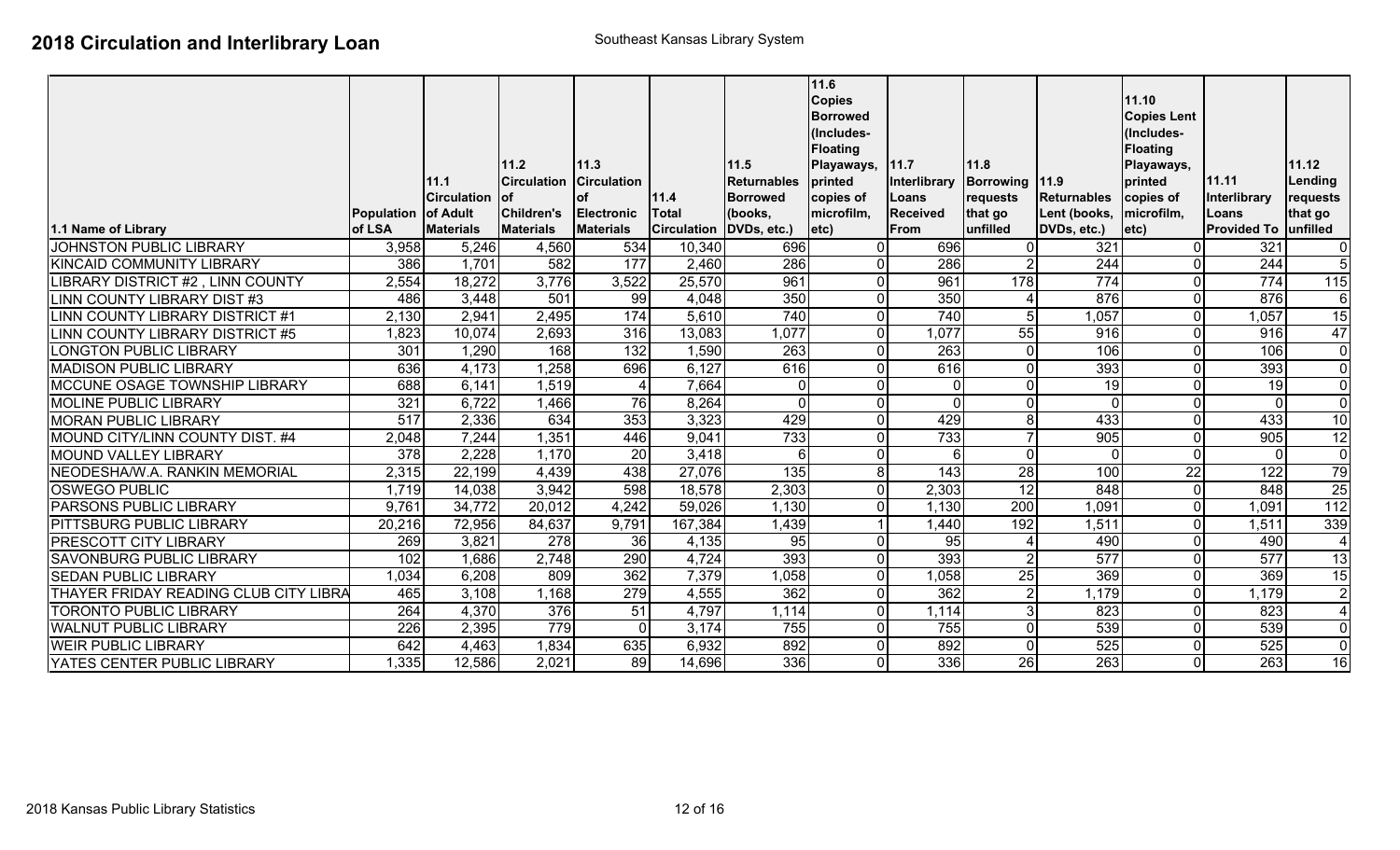|                                           |            |                                |                                   |                            |                         |                            | 11.6<br><b>Copies</b><br><b>Borrowed</b>                            |                          |                        |                             | 11.10<br><b>Copies Lent</b>                                         |                       |                     |
|-------------------------------------------|------------|--------------------------------|-----------------------------------|----------------------------|-------------------------|----------------------------|---------------------------------------------------------------------|--------------------------|------------------------|-----------------------------|---------------------------------------------------------------------|-----------------------|---------------------|
|                                           |            | 11.1                           | 11.2<br><b>Circulation</b><br>lof | 11.3<br><b>Circulation</b> |                         | 11.5<br><b>Returnables</b> | (Includes-<br><b>Floating</b><br>Playaways,<br>printed<br>copies of | 11.7<br>Interlibrary     | 11.8<br>Borrowing 11.9 |                             | (Includes-<br><b>Floating</b><br>Playaways,<br>printed<br>copies of | 11.11                 | 11.12<br>Lending    |
|                                           | Population | <b>Circulation</b><br>of Adult | <b>Children's</b>                 | <b>of</b><br>Electronic    | 11.4<br><b>Total</b>    | <b>Borrowed</b><br>(books, | microfilm,                                                          | Loans<br><b>Received</b> | requests<br>that go    | Returnables<br>Lent (books, | microfilm,                                                          | Interlibrary<br>Loans | requests<br>that go |
| 1.1 Name of Library                       | of LSA     | <b>Materials</b>               | <b>Materials</b>                  | <b>Materials</b>           | Circulation DVDs, etc.) |                            | $ $ etc $ $                                                         | <b>From</b>              | unfilled               | DVDs, etc.)                 | $ $ etc $ $                                                         | Provided To unfilled  |                     |
| <b>ASHLAND LIBRARY</b>                    | 779        | 5,698                          | 1,983                             | 559                        | 8,240                   | 103                        | $\Omega$                                                            | 103                      | 39                     | 244                         |                                                                     | 244                   | 134                 |
| <b>BUCKLIN PUBLIC LIBRARY</b>             | 794        | 4,941                          | 4,306                             | 222                        | 9,469                   | 568                        | $\Omega$                                                            | 568                      | 19                     | 628                         | ΩI                                                                  | 628                   | 116                 |
| <b>CIMARRON CITY LIBRARY</b>              | 2,190      | 14,975                         | 20,250                            | 3,543                      | 38,768                  | 1,212                      | Δ                                                                   | 1,216                    | 22                     | 873                         | 0                                                                   | 873                   | 35                  |
| <b>COLDWATER-WILMORE REGIONAL LIBRARY</b> | 1,149      | 2,233                          | 797                               | 1,346                      | 4,376                   | 456                        | $\Omega$                                                            | 456                      | $\overline{0}$         | 226                         | 0                                                                   | $\overline{226}$      | $\overline{3}$      |
| <b>COPELAND PUBLIC LIBRARY</b>            | 294        | 1,100                          | 300                               | 138                        | 1,538                   | 1,250                      | $\Omega$                                                            | 1,250                    | $\Omega$               | 1,000                       | 0l                                                                  | 1,000                 | $\mathbf 0$         |
| <b>DIGHTON/LANE COUNTY LIBRARY</b>        | 1,559      | $\overline{9,135}$             | 7,262                             | 1,387                      | 17,784                  | 573                        | $\Omega$                                                            | 573                      | $\overline{9}$         | 457                         | ΩI                                                                  | 457                   | 31                  |
| DODGE CITY PUBLIC LIBRARY                 | 27,720     | 64,691                         | 84,497                            | 18,887                     | 168,075                 | 1,336                      | $\Omega$                                                            | 1,336                    | 148                    | 1,631                       | ΩI                                                                  | 1,631                 | 205                 |
| <b>DUDLEY TOWNSHIP LIBRARY</b>            | 1,621      | 4,241                          | 6,299                             | 327                        | 10,867                  | 1,106                      |                                                                     | 1,107                    | 20                     | 578                         | $\overline{2}$                                                      | 580                   | $\overline{12}$     |
| ELKHART/MORTON COUNTY LIBRARY             | 2,740      | 28,730                         | 19,703                            | 872                        | 49,305                  | 1,007                      | 15                                                                  | 1,022                    | 69                     | 1,229                       | $\overline{30}$                                                     | 1,259                 | 127                 |
| <b>FOWLER PUBLIC LIBRARY</b>              | 554        | 2,296                          | 423                               | 682                        | 3,401                   | 36                         | $\Omega$                                                            | 36                       | $\overline{2}$         | 61                          | ΩI                                                                  | 61                    | $\mathbf{3}$        |
| <b>GRANT COUNTY LIBRARY</b>               | 7,526      | 52,647                         | 15,202                            | 941                        | 68,790                  | 366                        | $\Omega$                                                            | 366                      | 28                     | 529                         | ΩI                                                                  | 529                   | 312                 |
| <b>GREELEY COUNTY PUBLIC LIBRARY</b>      | 1,249      | 4,693                          | 8,016                             | 727                        | 13,436                  | 504                        | 25                                                                  | 529                      | 12                     | 558                         | Δ                                                                   | 562                   | 147                 |
| HAMILTON COUNTY PUBLIC LIBRARY            | 2,640      | 4,793                          | 9,447                             | 2,072                      | 16,312                  | 654                        | $\Omega$                                                            | 654                      | 246                    | 366                         | U                                                                   | 366                   | 150                 |
| <b>HANSTON CITY LIBRARY</b>               | 199        | 959                            | 1,033                             | 195                        | 2,187                   | 358                        | $\Omega$                                                            | 358                      | 154                    | 207                         | U                                                                   | 207                   | 26                  |
| HASKELL TOWNSHIP LIBRARY                  | 1,977      | 4,678                          | 6,278                             | 259                        | 11,215                  | 144                        | $\Omega$                                                            | 144                      | $\overline{2}$         | 220                         | U                                                                   | 220                   | $\overline{1}$      |
| JETMORE PUBLIC LIBRARY                    | 831        | 10,660                         | 2,854                             | 115                        | 13,629                  | 1,140                      |                                                                     | 1,144                    | 5 <sub>5</sub>         | 524                         | ΩI                                                                  | 524                   | $\overline{0}$      |
| <b>KEARNY COUNTY LIBRARY</b>              | 3,960      | 22,690                         | 12,677                            | 2,096                      | 37,463                  | 833                        | 220                                                                 | 1,053                    | 82                     | 1,112                       | 689                                                                 | 1,801                 | 60                  |
| <b>KINSLEY</b>                            | 1,392      | 8,774                          | 3,246                             | 459                        | 12,479                  | 685                        | $\overline{0}$                                                      | 685                      | 5 <sub>5</sub>         | 625                         | 0                                                                   | 625                   | $\overline{24}$     |
| <b>KISMET PUBLIC LIBRARY</b>              | 2,174      | 824                            | 3,599                             | 395                        | 4,818                   | $\overline{206}$           | $\Omega$                                                            | 206                      | 15                     | 266                         | 0l                                                                  | 266                   | $\overline{13}$     |
| <b>LIBERAL MEMORIAL LIBRARY</b>           | 19,826     | 57,146                         | 26,596                            | 4,323                      | 88,065                  | 1,704                      | $\Omega$                                                            | 1,704                    | 386                    | 1,255                       | ΩI                                                                  | 1,255                 | 172                 |
| <b>MEADE PUBLIC LIBRARY</b>               | 1,624      | 13,008                         | 10,507                            | 253                        | 23,768                  | 503                        | $\Omega$                                                            | 503                      | 14                     | 646                         | $\overline{2}$                                                      | 648                   | 43                  |
| <b>MEADOWLARK LIBRARY/LEWIS</b>           | 532        | 1,114                          | 574                               | 163                        | 1,851                   | $\overline{14}$            | $\Omega$                                                            | 14                       | $\mathbf 0$            | 206                         | U                                                                   | $\overline{206}$      | $\overline{19}$     |
| <b>MINNEOLA CITY LIBRARY</b>              | 682        | 1,694                          | 1,931                             | $\overline{34}$            | 3,659                   | 429                        |                                                                     | 430                      | 10                     | 284                         |                                                                     | 285                   | 95                  |
| MONTEZUMA TOWNSHIP LIBRARY                | 1,519      | 7,679                          | 7,621                             | 467                        | 15,767                  | 210                        | $\Omega$                                                            | 210                      | 65                     | 599                         | 0                                                                   | 599                   | 410                 |
| <b>NESS CITY PUBLIC LIBRARY</b>           | 1,348      | 6,076                          | 6,054                             | 1,045                      | 13,175                  | 557                        | 2                                                                   | 559                      | $\overline{7}$         | 482                         | $\mathbf{3}$                                                        | 485                   | 41                  |
| PLAINS COMMUNITY LIBRARY                  | 1,501      | 2,078                          | 5,446                             | 335                        | 7,859                   | 85                         | $\Omega$                                                            | 85                       | $\Omega$               | 154                         | 0                                                                   | 154                   | $\mathbf 0$         |
| PROTECTION TOWNSHIP LIBRARY               | 641        | 2,640                          | 350                               | 577                        | 3,567                   | 150                        | $\Omega$                                                            | 150                      | 25                     | 200                         | 0                                                                   | 200                   | 200                 |
| <b>RANSOM PUBLIC LIBRARY</b>              | 271        | 1,044                          | 1,170                             | 502                        | 2,716                   | $\overline{212}$           | $\Omega$                                                            | 212                      |                        | $\overline{224}$            | ΩI                                                                  | 224                   | $\overline{31}$     |
| <b>SCOTT COUNTY LIBRARY</b>               | 4,961      | 24,953                         | 17,276                            | 3,519                      | 45,748                  | 350                        | $\Omega$                                                            | 350                      | $\Omega$               | 509                         | U                                                                   | 509                   | 134                 |
| SPEARVILLE TOWNSHIP LIBRARY               | 1,144      | 4,375                          | 4,865                             | 797                        | 10,037                  | 257                        | $\Omega$                                                            | 257                      | $\overline{6}$         | 366                         | ΩI                                                                  | 366                   | 37                  |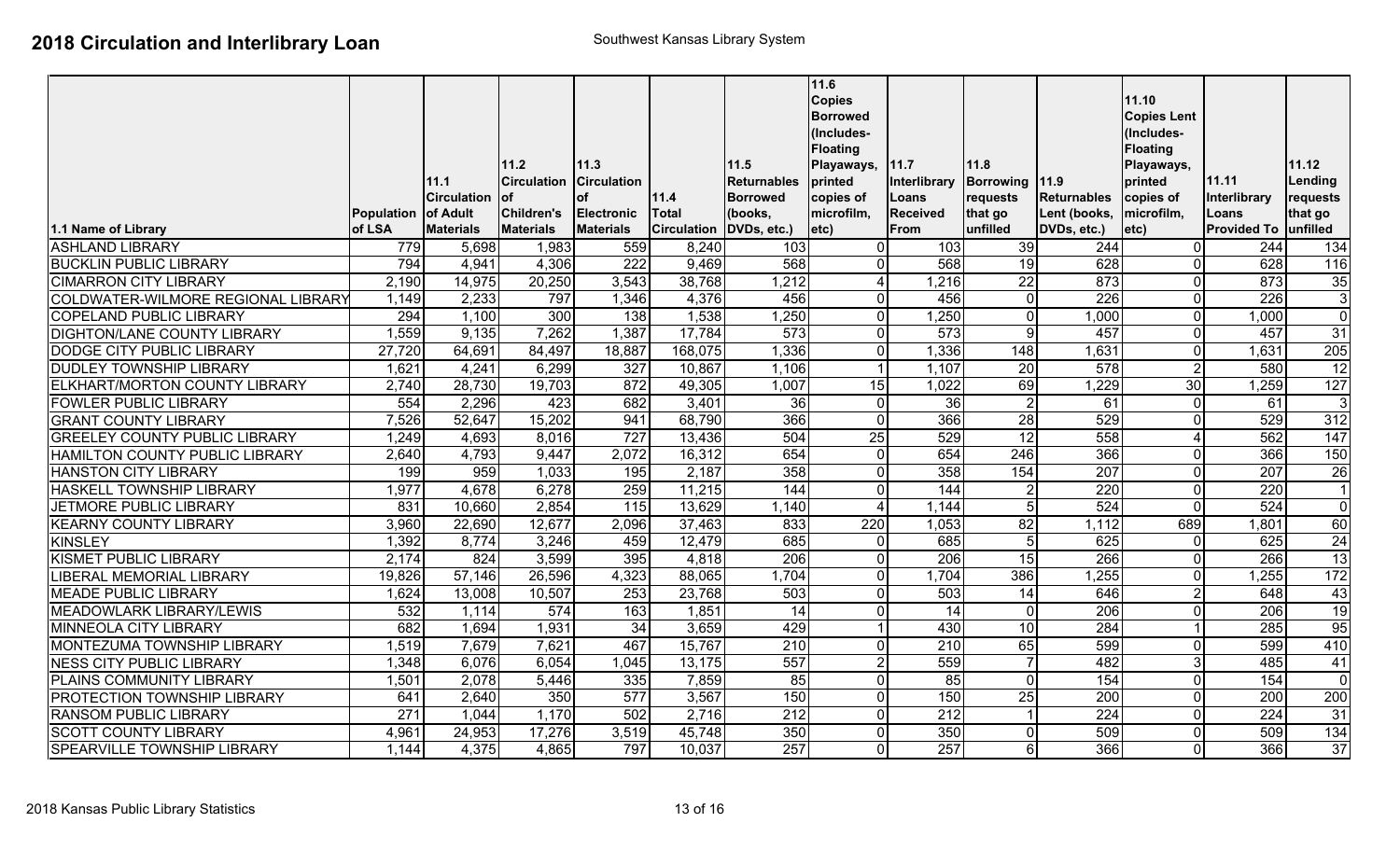|                                      |                            |                       |                  |                                  |                         |                     | 11.6            |                             |                 |                           |                    |                               |          |
|--------------------------------------|----------------------------|-----------------------|------------------|----------------------------------|-------------------------|---------------------|-----------------|-----------------------------|-----------------|---------------------------|--------------------|-------------------------------|----------|
|                                      |                            |                       |                  |                                  |                         |                     | <b>Copies</b>   |                             |                 |                           | 11.10              |                               |          |
|                                      |                            |                       |                  |                                  |                         |                     | <b>Borrowed</b> |                             |                 |                           | <b>Copies Lent</b> |                               |          |
|                                      |                            |                       |                  |                                  |                         |                     | (Includes-      |                             |                 |                           | l(Includes-        |                               |          |
|                                      |                            |                       |                  |                                  |                         |                     | <b>Floating</b> |                             |                 |                           | Floating           |                               |          |
|                                      |                            |                       | 11.2             | 11.3                             |                         | 11.5                | Playaways, 11.7 |                             | 11.8            |                           | Playaways,         |                               | 11.12    |
|                                      |                            | 111.1                 |                  | <b>Circulation Circulation  </b> |                         | Returnables printed |                 | Interlibrary Borrowing 11.9 |                 |                           | printed            | 11.11                         | Lending  |
|                                      |                            | <b>Circulation of</b> |                  |                                  | 11.4                    | <b>Borrowed</b>     | copies of       | Loans                       | <b>requests</b> | Returnables copies of     |                    | Interlibrary                  | requests |
|                                      | <b>Population of Adult</b> |                       | Children's       | <b>Electronic</b>                | Total                   | (books,             | microfilm,      | <b>Received</b>             | that go         | Lent (books,   microfilm, |                    | Loans                         | that go  |
| 1.1 Name of Library                  | of LSA                     | <b>Materials</b>      | <b>Materials</b> | <b>Materials</b>                 | Circulation DVDs, etc.) |                     | letc)           | From                        | <b>unfilled</b> | DVDs, etc.)               | $ $ etc $\rangle$  | <b>Provided To   unfilled</b> |          |
| <b>STANTON COUNTY PUBLIC LIBRARY</b> | 2,060                      | 10,212                | 4,099            | 1,097                            | 15,408                  | 395                 | 24 <sub>1</sub> | 419                         | 125             | 728I                      |                    | 728                           | 120      |
| <b>STEVENS COUNTY LIBRARY</b>        | 5,612                      | 25,063                | 24,219           | 15,753                           | 65,035                  | 569                 |                 | 569                         | 60              | 907                       |                    | 907                           | 115      |
| <b>WICHITA COUNTY LIBRARY</b>        | 2,125                      | 4,277                 | 3,240            | 191                              | 7,708                   | 246                 |                 | 246                         | 15              | 265                       |                    | 265                           | 5        |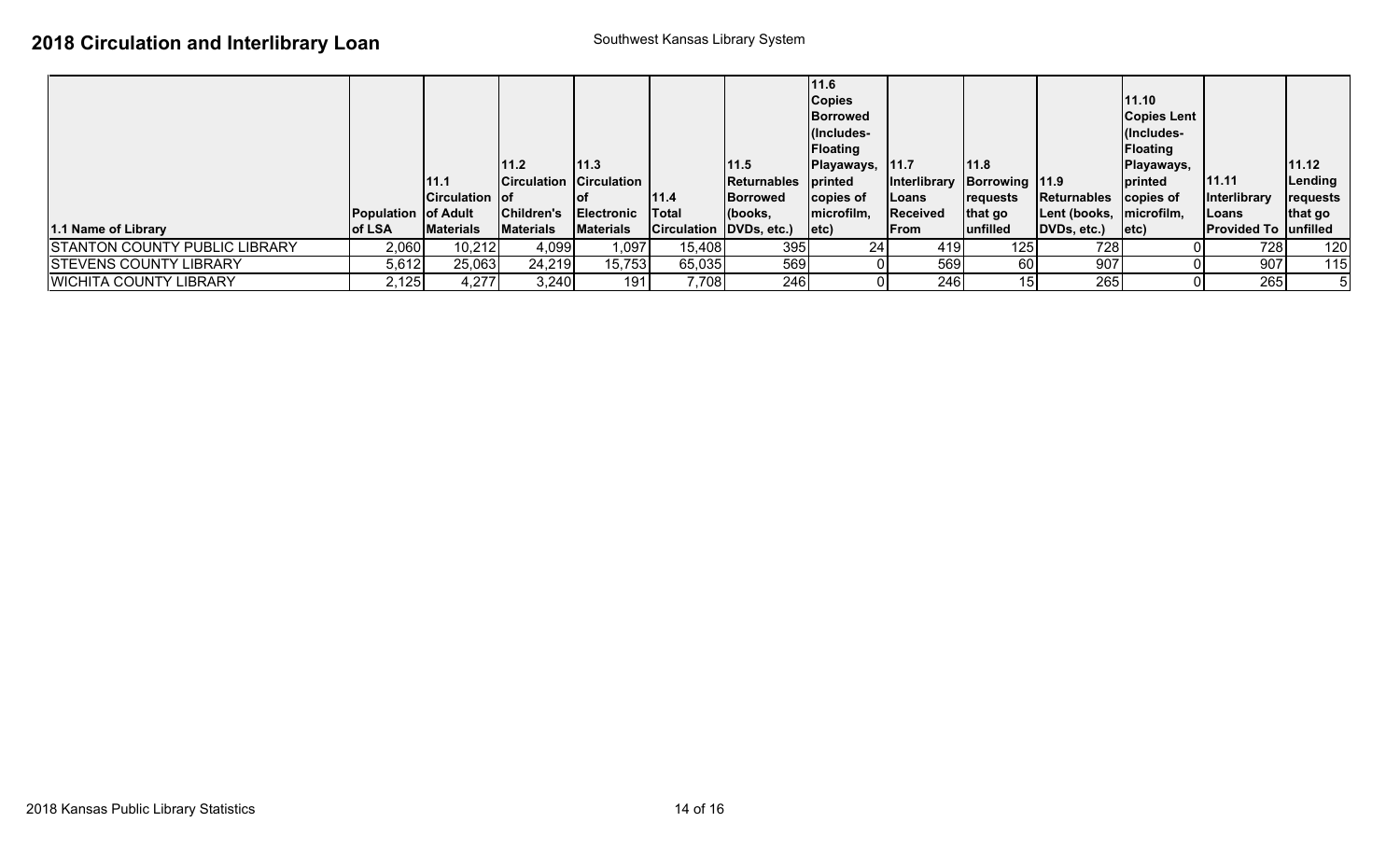|                                     |                            |                       |                  |                                   |                         |                     | 11.6              |                             |                 |                         |                   |                               |                 |
|-------------------------------------|----------------------------|-----------------------|------------------|-----------------------------------|-------------------------|---------------------|-------------------|-----------------------------|-----------------|-------------------------|-------------------|-------------------------------|-----------------|
|                                     |                            |                       |                  |                                   |                         |                     | <b>Copies</b>     |                             |                 |                         | 11.10             |                               |                 |
|                                     |                            |                       |                  |                                   |                         |                     | <b>IBorrowed</b>  |                             |                 |                         | Copies Lent       |                               |                 |
|                                     |                            |                       |                  |                                   |                         |                     | (Includes-        |                             |                 |                         | (Includes-        |                               |                 |
|                                     |                            |                       |                  |                                   |                         |                     | Floating          |                             |                 |                         | <b>Floating</b>   |                               |                 |
|                                     |                            |                       | 111.2            | 11.3                              |                         | 11.5                | Playaways, 11.7   |                             | 11.8            |                         | Playaways,        |                               | 11.12           |
|                                     |                            | 11.1                  |                  | <b>ICirculation Circulation I</b> |                         | Returnables printed |                   | Interlibrary Borrowing 11.9 |                 |                         | printed           | 11.11                         | Lending         |
|                                     |                            | <b>Circulation of</b> |                  |                                   | 11.4                    | <b>Borrowed</b>     | copies of         | Loans                       | <b>requests</b> | Returnables copies of   |                   | <b>Interlibrary</b>           | <b>requests</b> |
|                                     | <b>Population of Adult</b> |                       | Children's       | <b>Electronic</b>                 | <b>Total</b>            | (books,             | microfilm,        | <b>Received</b>             | that go         | Lent (books, microfilm, |                   | Loans                         | that go         |
| 11.1 Name of Library                | of LSA                     | <b>Materials</b>      | <b>Materials</b> | <b>Materials</b>                  | Circulation DVDs, etc.) |                     | $ $ etc $\rangle$ | <b>From</b>                 | lunfilled       | DVDs, etc.)             | $ $ etc $\rangle$ | <b>Provided To   unfilled</b> |                 |
| FINNEY COUNTY PUBLIC LIBRARY        | 37,084                     | 81,916                | 24,465           | 3,290                             | 109,671                 | 374                 |                   | 374                         | 35              | 1,012                   |                   | 1,012                         | 1,119           |
| <b>GRAHAM COUNTY PUBLIC LIBRARY</b> | 2,495                      | 9,584                 | 4,113            | 1,504                             | 15,201                  | 355                 |                   | 355                         | 19              | 381                     |                   | 381                           | 67              |
| KIOWA COUNTY LIBRARY                | 2,485                      | 11,143                | 14,844           | 1,010                             | 26,997                  |                     |                   |                             |                 |                         |                   |                               | 0               |